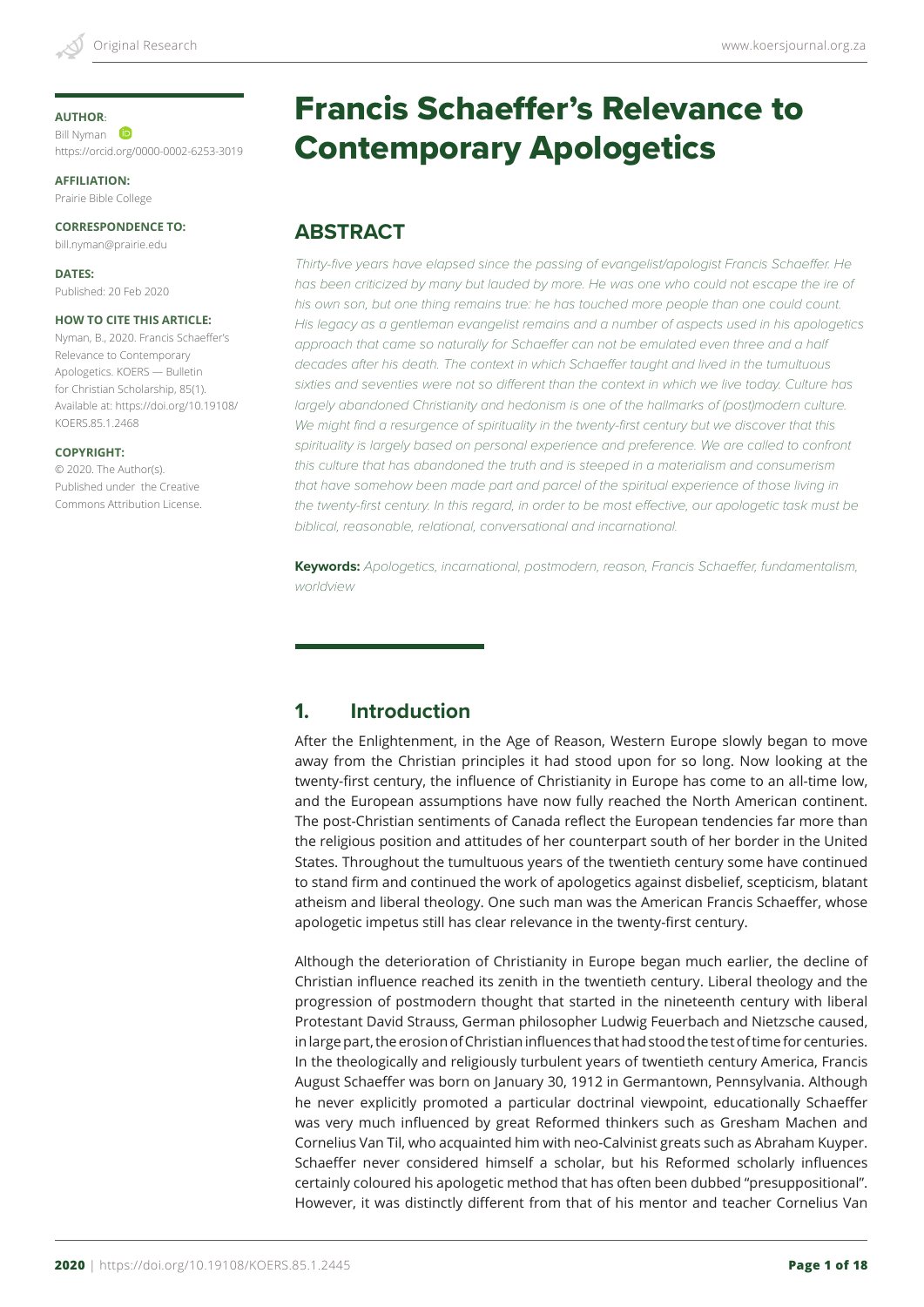Til. It can be said that Schaeffer took his specifically Reformed apologetics to the masses students who were disenchanted with Christianity and those who were seeking hope amidst the chaotic culture of the 60s and 70s. The American evangelist/apologist enjoyed a wide audience and still to this day has numerous admirers. Francis Schaeffer brought the Christian intellectual mind out of the doldrums of fundamentalism, and as Mark Edwards (1998:193) confirms, "Schaeffer became one of the leaders in the resurgence of evangelical intellectual endeavor."

Some have argued that Francis Schaeffer's apologetics can only be appreciated in the context in which he lived because of his heavy emphasis on reason. As Barry Hankins (2008:235) suggests in his work *Francis Schaeffer and the Shaping of Evangelical America*, "The weakness of Schaeffer's apologetic was that he consistently over-emphasized the power of human reason to lead to correct conclusions about ultimate matters." For this particular reason Schaeffer's apologetic method has little effect in a postmodern context, according to Hankins; this essay will assert that the contrary is true. After carefully investigating Schaeffer's work pertaining to the task of apologetics, we can come to the conclusion that, besides his emphasis on reason, more important aspects such as love, lifestyle and community are present in his apologetics, making it applicable to a postmodern audience. Additionally, for his valiant attempt to underscore and submit all aspects of life under the dominion of Christ, Francis Schaeffer remains extremely relevant in a postmodern context.

## **2. Francis Schaeffer in context**

Theologically, twentieth-century America was mired in a war between Christian conservatives and liberals who questioned the applicability and the relevancy of the Christian religion in contemporary America. Nancy Murphy (1996:1) affirms, "American Protestant Christianity is often described as a two party system. The division between 'liberals' and 'conservatives' is a deep one, and often marked by acrimony and stereotypes." As today, the question was asked how we could interpret the Scriptures in light of modern science and whether the Christian religion still had relevancy in contemporary twentieth-century culture. As in postmodern culture, scriptural interpretation was often dictated by the prevailing cultural mind-set of the time. Christian theology of the twentieth century was firmly influenced by a modernism that was characterized by German higher criticism and German philosophy. The influences took to task the authoritative nature of Scripture and the supernatural aspects of the Christian faith, together with Christian doctrines, such as salvation, which were seen to be in need of re-interpretation.

Gresham Machen (1923:69), professor of New Testament at Westminster Theological Seminary in Philadelphia in the early twentieth century, states in his work *Christianity and Liberalism*, "Modern liberalism has lost sight of the two great presuppositions of the Christian message—the living God and the fact of sin. The liberal doctrine of God and the liberal doctrine of man are both diametrically opposite to the Christian view." Machen (1923:79) continues to explain that the aforementioned Christian presuppositions are clearly stated in the Bible, but when the authority of the Bible is questioned and denounced, the foundation of the Christian faith shifts as it did in liberalism. Whereas Christianity is founded upon the Bible, liberalism is founded upon "the shifting emotions of sinful man." The authority of the Bible became the battleground of the war between conservatives and the liberals. Conservative Christians, such as Gresham Machen, reiterated the fundamentals of the Christian faith, which slowly turned into a movement that became known as "fundamentalism." The fundamentalist movement was not without its pitfalls; one of its unintentional characteristics was its anti-intellectualism. Mark Noll has strong words about the state of intellectual endeavours within the evangelical movement and names fundamentalism as the culprit. Noll (1994:123) boldly states that "fundamentalism hurt the effort to use the mind for the glory of God and for a better understanding of the world he had made by indulging in new forms of anti-intellectualism." Noll (1994:239) concludes in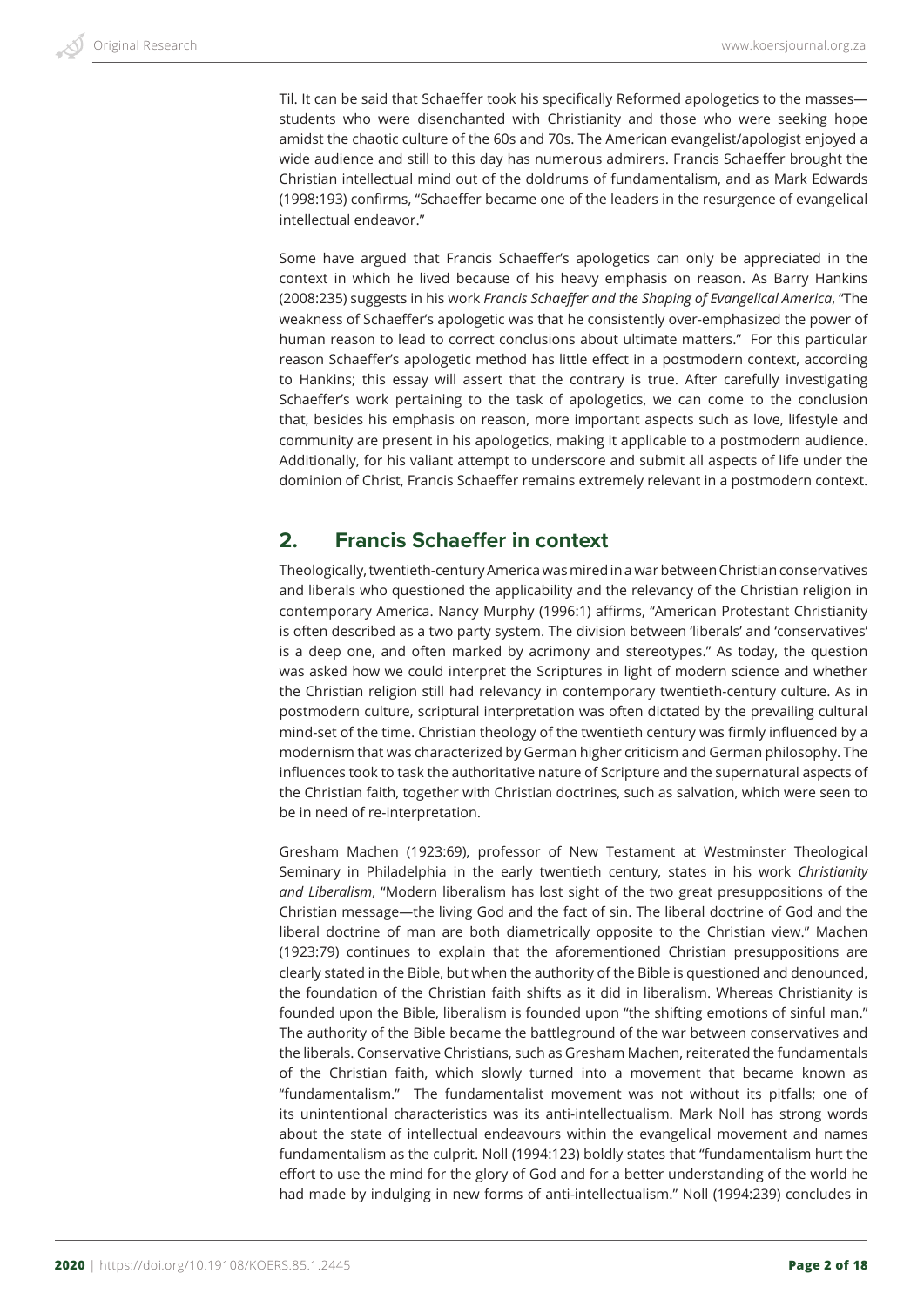his book *The Scandal of the Evangelical Mind* that the actual scandal of the evangelical mind is that "no mind arises from evangelicalism."

Amidst the theological wrangling, Francis Schaeffer began his educational career and, under the influence of his wife Edith Schaeffer, the daughter of missionaries to China, he went to Westminster Seminary, where he studied under Gresham Machen and apologist Cornelius Van Til; thus he became well acquainted with the fundamentalist movement. During his time at Westminster, the seminary was not without its own controversies and experienced a schism whereby a number of faculty members left to form Faith Seminary in Wilmington, Delaware (Hankins, 2007:17). The fundamentalist rhetoric became increasingly abrasive and Francis Schaeffer became more influenced especially by the likes of the most well-known militant fundamentalist Carl McIntire, who relentlessly attacked liberal theology and all things that reflected religious modernism (cf. McIntire, 1967:10-47). As Philip Yancy (1982:104-105) confirms, "Schaeffer followed the arch-fundamentalist Carl McIntire to the newly formed Bible Presbyterian Church and Faith Theological Seminary, and he continued his training amid controversy and doctrinal hairsplitting."

During the early years of Schaeffer's ministry he had a difficult time shaking the fundamentalist principles taught at Westminster Seminary and Faith Theological Seminary in the 1930s. As a fundamentalist missionary in Europe he discovered that the "nit-picking battles that McIntire and the Bible Presbyterians usually engaged in were insignificant in a European culture where young people were struggling with existentialism and other philosophies that were antithetical to a Christian worldview" (Hankins, 2007:18). Although tired of the fundamentalist hard-line rhetoric, this fundamentalist legacy remained and followed him like a dark cloud well after his passing in 1984 (cf. Frank Schaeffer, 2008:14, 116). Although Francis Schaeffer's theology was formed within the fundamentalist-modernist conflict of the early twentieth century, it can be said that he never really adopted the edgy, sometimes confrontational, attitude that seemed to be part and parcel of the fundamentalist movement of the twentieth century. The fundamentalist attitude of Schaeffer, however, expressed itself most noticeably in his battle for the inerrancy of Scripture.

When we closely examine the theology of Schaeffer we discover that, although he relentlessly held to the fundamentals of the Christian faith, he was surprisingly progressive in his Christian views, and his apologetic endeavours showed this progressiveness. As a matter of fact, Schaeffer on several occasions spoke out against the rhetoric and the antiintellectualism of the fundamentalist movement. His own description of "fundamentalism" was non-threatening and non-problematic, but as Schaeffer (1984:96) attests, "the term *fundamentalism* took on a connotation for many people which had no necessary relationship to its original meaning." He (1984f:96) continues to explain in his work *The Great Evangelical Disaster*:

It [fundamentalism] came to connote a form of pietism which shut Christian interest up to only a very limited view of spirituality. In this new connotation, many things having to do with the arts, culture and social involvement were considered to be "unspiritual" and not a proper area of concern for the Christian. Spirituality had to do with a very narrow sphere of the Christian's life and all other things were considered to be suspect. Fundamentalism also, at times, became overly harsh and lacking in love, while properly saying that the liberal doctrine that was false to the Bible had to be met with confrontation.

Can Francis Schaeffer be counted among twentieth-century fundamentalists? Some might concur solely on the basis of Schaeffer's militant rhetoric in his cultural engagement later in his life. Barry Hankins reports that in 1982 the magazine *Newsweek* published an article titled "Guru of Fundamentalism" devoted to Francis Schaeffer. In the strictest sense of the word, Schaeffer was indeed a fundamentalist who adhered to the fundamentals of the Christian faith, but to put Francis Schaeffer in the camp of fundamentalism would be going too far. In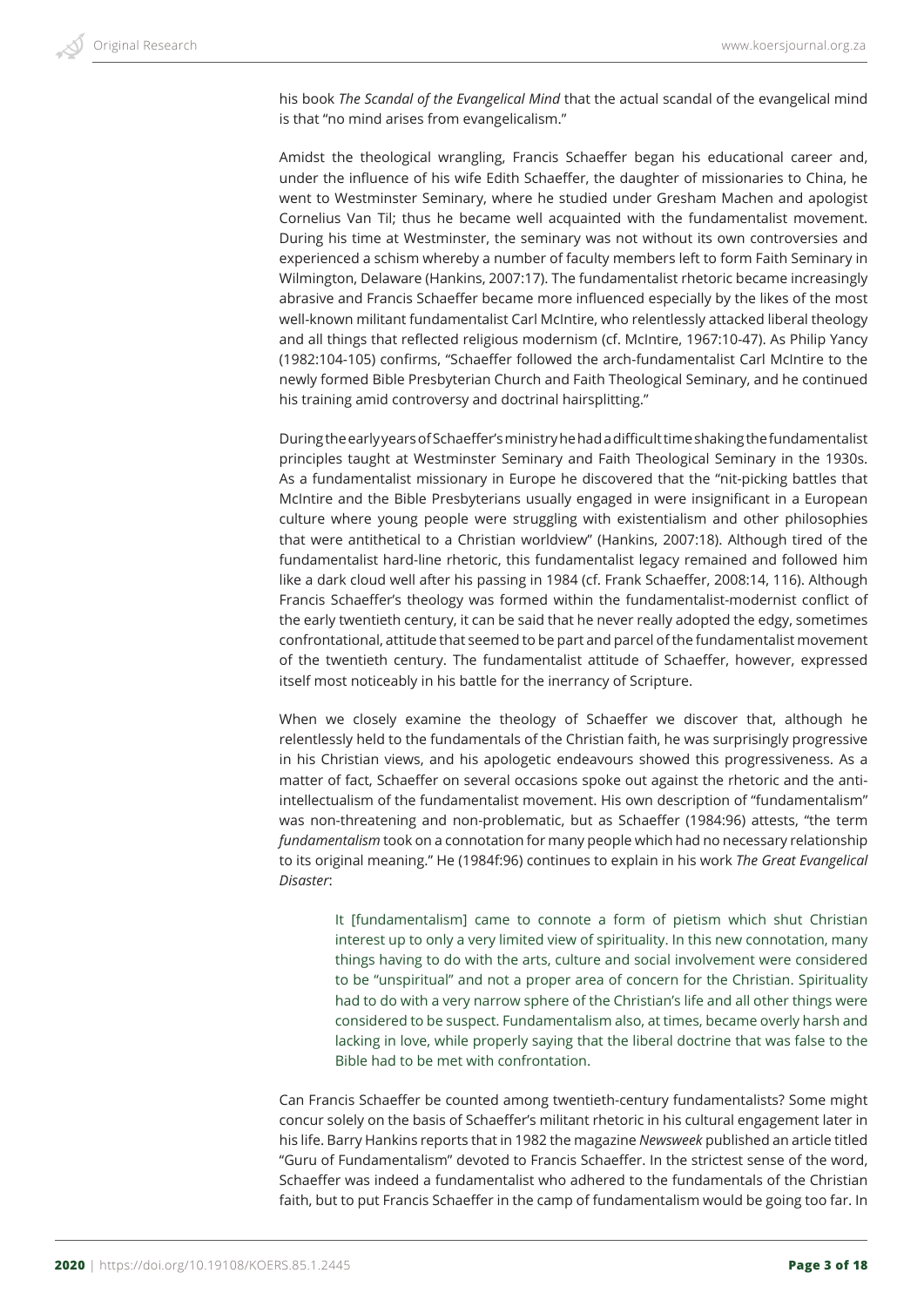the July/August 1984 edition of the *Fundamentalist Journal* Francis Schaeffer (1984g:50-51) wrote the article "The Practice of Truth: Fundamentalism as it should be" where he refrained from dismissing fundamentalism outright, but offered a corrective on a legitimate form of fundamentalism guided by love, which he found sorely lacking in the fundamentalist movement of early twentieth-century American evangelicalism.

This lack of love and true spirituality drove Francis Schaeffer to his own spiritual crisis. Francis Schaeffer experienced his own "dark night of the soul" in which he wrestled with his faith that he had held on for so many years. Although he might have admitted that his "first" conversion was an intellectual one (Hankins, 2007:16), his "second" conversion was far more existential. He retells his spiritual struggle that occurred while in Switzerland between 1951 and 1952 in his pamphlet *2 Contents, 2 Realities*. Schaeffer (1974:20-22) admits that he failed to see true spiritual reality among those who called themselves Christian. He felt the need to rethink the Christian teachings for their truthfulness, and after he came to realize that he had been right in becoming a Christian, he set out to re-examine his own spirituality and what it really meant to be a Christian. This experience shaped Francis Schaeffer's entire apologetics, for he came to know that becoming a Christian is not only an intellectual struggle, true as it may be, but also consists of an existential conflict.

Francis Schaeffer is best known for his work at L'Abri in Huémoz in the Swiss Alps. It was there that Edith and Francis Schaeffer met with intellectuals from Europe and other parts of the world. The Schaeffers not only confronted the intellectual questions of the day, but also met the physical needs of disgruntled youths. In all, for Francis and Edith Schaeffer, apologetics was not merely intellectual but must be viewed as a holistic effort. It was often the latter that left an indelible impression on those who visited L'Abri over the years. Barry Hankins (2008:63) explains, "True it [L'Abri] was a place where ideas and intellectual exchange were taken seriously, but L'Abri was not a place where people were simply argued into the Kingdom of God. Here they were also drawn in by Christian hospitality and love." Making Christianity intelligible and intellectually relevant in the latter part of the twentieth century convinced many, such as Os Guinness and Nancy Pearcey, to pursue successful academic careers (Hankins, 2008:63-73). Many of the questions that Francis Schaeffer was confronted with could still be asked today by many of our contemporary youths. What appealed to the twentieth-century existentialist sceptic was Schaeffer's broad interest from philosophy to art to environmental care that he brought under the Kingship of God. This holistic apologetic approach can still be appreciated today by the postmodern millennials who are educated and action-driven regarding social injustices and environmental exploitations.

The postmodern spirit of the age of twenty-first century contemporary culture has close affinities to the modern mind-set in which Francis Schaeffer was steeped. For that reason, the principles of Schaeffer's thought that expressed itself in his apologetic discussions are extremely relevant to an apologetic method employed in a postmodern setting. Schaeffer understood very well that, in order to know how to reach the contemporary culture, one must have a good perception of the prevailing presuppositions. Much of what Schaeffer observed from his surrounding modern culture can be applied to the postmodern culture, which is nothing but a ramped-up version of modernism. The ills of twentieth-century modernism seem to have germinated in twenty-first-century postmodernism, thus for that reason Francis Schaeffer's voice can, at times, be considered prophetic. For Schaeffer, cultural hermeneutic and thought form examinations are essential for a proper Christian apologetic, a sentiment that must be emulated by all contemporary apologists. In the foreword of *Escape from Reason* Francis Schaeffer (1970a:7) explains, "Every generation of Christians has this problem of learning how to speak meaningfully to its own age. If we are to communicate the Christian faith effectively, therefore, we must know and understand the thought forms of our generation." Here lies the attractiveness of Schaeffer's entire apologetic method.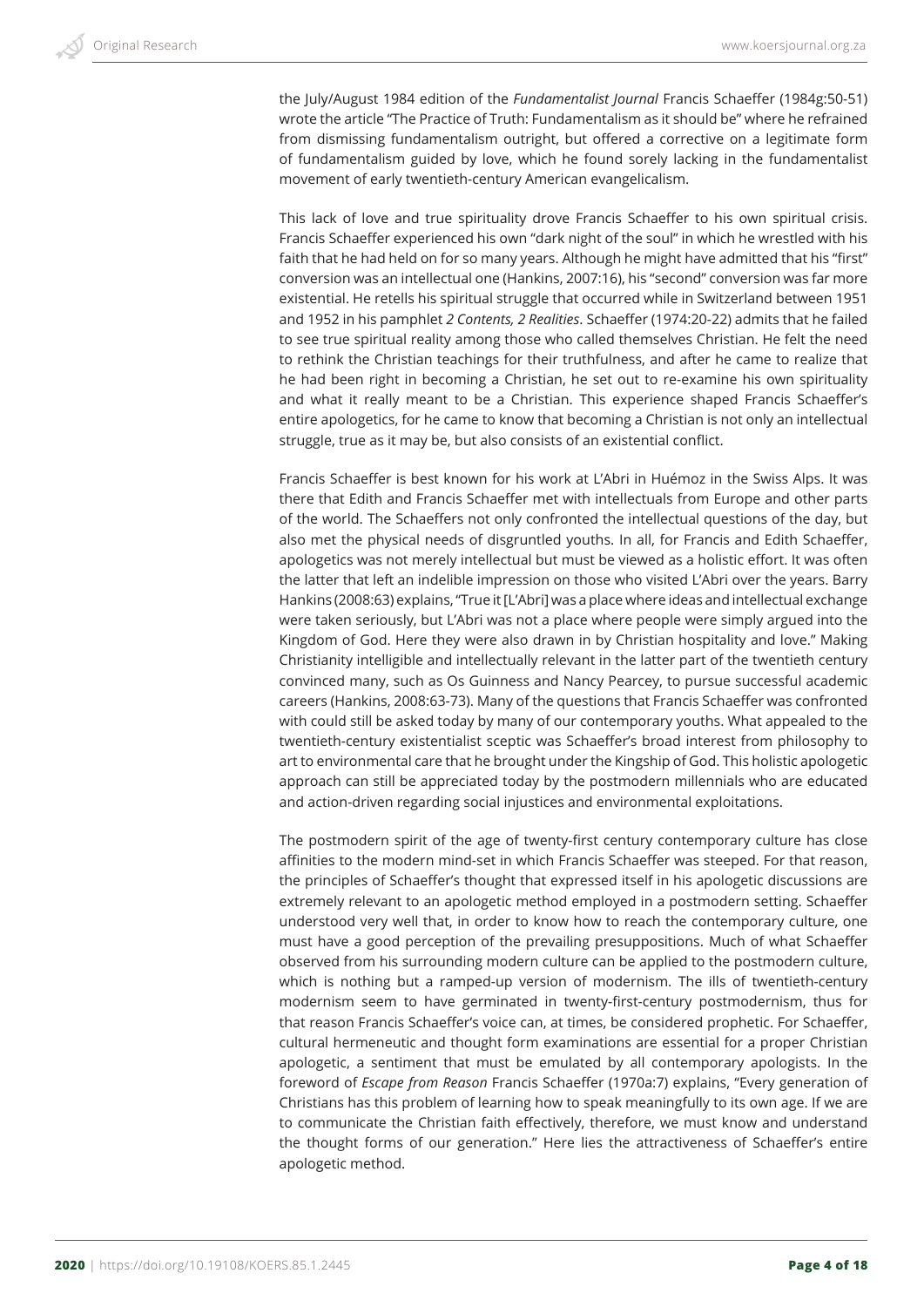One of the aspects that is compatible with Reformed and Calvinistic theology is the neo-Calvinist notion of an all-encompassing Christian worldview that is characteristic of Schaeffer's apologetic. In addition, the emphasis on human significance (humanity as created in the image of God) and our paradoxical state (great as God's creature yet lost because of the Fall), has affinities with Calvinism. Mankind as significant being, created in the image of God, stood out in Schaeffer's theology; it is the Christian message of meaning and love and the clarifying biblical worldview that Francis Schaeffer stressed, which makes his apologetic so relevant in the twenty-first century. Another aspect that cannot be ignored is the importance of "incarnational apologetics," the idea of the integrity of the messenger or the concern for authenticity in action. Schaeffer concerned himself as much with the authenticity of the message as he did with the authenticity of the messenger. In addition, Schaeffer called for an intellectual apologetic to give honest answers to honest questions, always characterized by love. Finally, although Francis Schaeffer encouraged a preevangelistic apologetic for individuals, he also emphasized a corporate Christian apologetic employed by the church that is marked by love.

# **3. Francis Schaeffer's Cultural Hermeneutics**

Francis Schaeffer, more than any other apologist of his time, understood the importance of cultural awareness. He was not averse to reading or analysing the books of the time that were making an impact among young university students in Western Europe. He was acutely aware that he was living in a post-Christian world that had left the Reformation principles upon which it had stood for well over three hundred years. Schaeffer (1969:14) notes in his work *Death in the City*,

Men of our time knew the truth and yet turned away, turned away not only from the biblical truth, the religious truth of the Reformation, but turned away from the total culture built upon that truth, including the balance of freedom and form which the Reformation brought forth in northern Europe in the state and society, a balance which has never been known anywhere in the world before.

The reason we now live in a post-Christian society, according to Schaeffer (1969:58), is that we have turned away from the God who is there and the truth which He has revealed. Like the prophet Jeremiah, Schaeffer suggests that death resides in the post-Christian city, because the city has abandoned the love of her God and His propositional revelation, and stands, for this reason, under the judgment of God. He understood that one needs to be in tune with the thought patterns of secular society in order to grasp the needs of the people, and to therefore know how to bring the gospel to them in a way that is not only effective but also speaks to those who have abandoned the propositional truths of the Scriptures.

In a number of his works, Francis Schaeffer identifies his culture as "plastic" (Schaeffer, 1984c:385; 1970a:24; 1970c:1; 1984c:385). At times he is unclear in his precise definition of the "plastic culture," but he considers it an applicable term for a culture ruled by the New Bourgeois who are motivated by the two cardinal values of peace and affluence. Francis Schaeffer asserts (1970c:1) in the article "Shattering the Plastic Culture" in *His Magazine*, "Plastic is a good word here, for plastic is synthetic and has no natural grain or form." Schaeffer is also astute in his discernment and minces no words, pointing his finger at the church for their neglect and lack of recognition and, ultimately, for their accommodation to the surrounding culture that has lost its way. The characteristic of the plastic culture, according to Schaeffer, is the loss of "true truth," and the infatuation with new absolute freedom (Schaeffer, 1970c:1, 3). The new generation saw the pitfalls of this plastic culture and abandoned the values of their parents but had no base for their own beliefs. Schaeffer put the blame squarely on the shoulders of the evangelical church, who, "being so committed to middle-class norms, and often elevating these norms to an equal place with God's absolutes, have slid without thought into accepting the Establishment elite"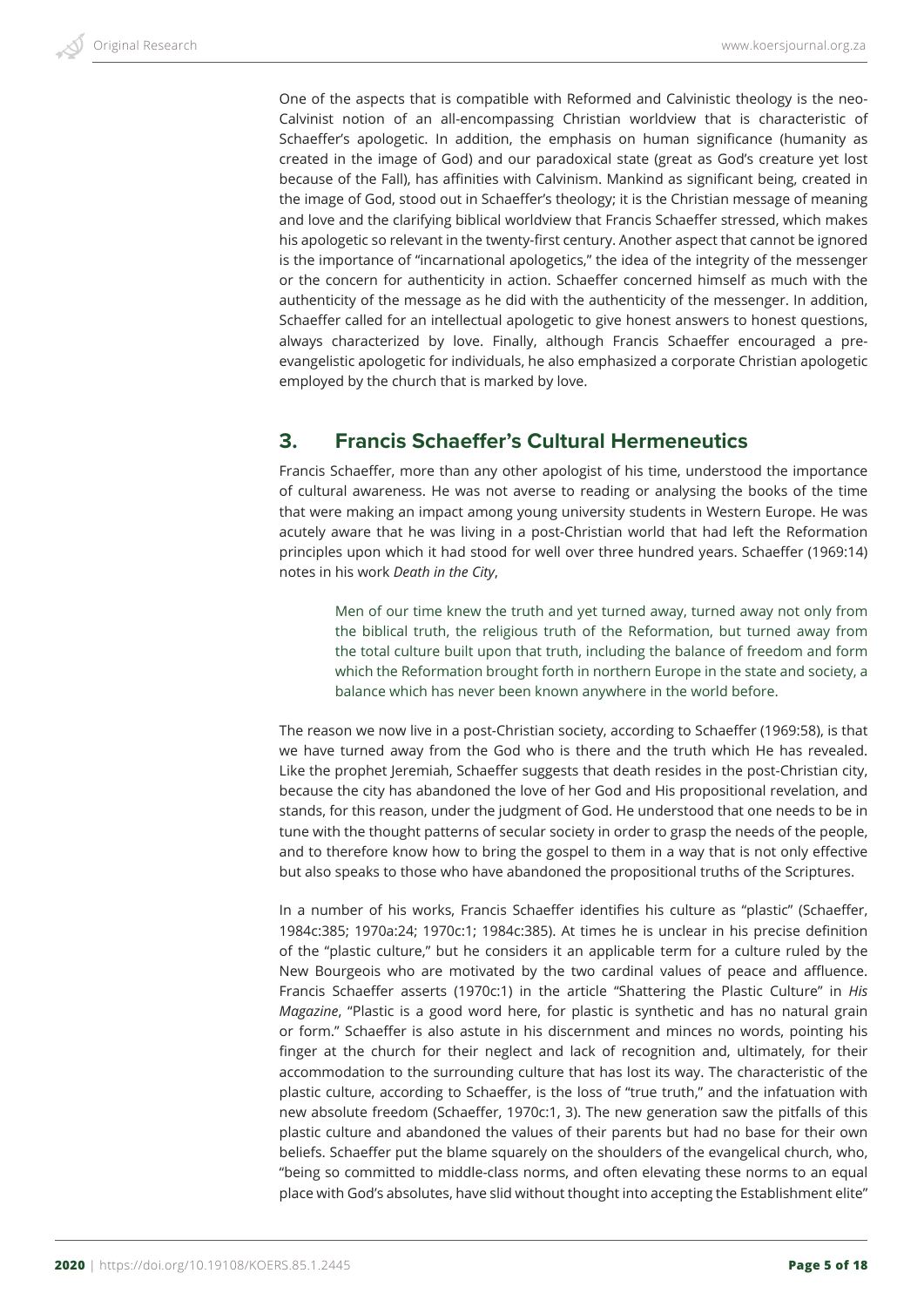(Schaeffer, 1970c:8). Schaeffer expressed this sentiment in further detail in his book *The Evangelical Disaster*.

In this work, Schaeffer often accuses the evangelical of not standing for truth as truth, which results in accommodation to the world's spirit of the age (Schaeffer, 1984f:37). Although perhaps valiant in their opposition to the current culture, the hippies "hoped for something better though they have no reason for hope" (Schaeffer, 1970c:3). The generation that stood up against the values of personal peace and affluence adhered to by their parents had come of age but produced little change, sliding further into hedonism and narcissism. The current generation opposes the values they see in their parents and we can boldly proclaim, as did the students at Berkeley in 1964, that we are still living in a plastic culture. History will again repeat itself unless this generation returns to a scriptural foundation and recognizes the propositional truths as objective norms. Francis Schaeffer's warnings in the 70s and 80s still ring true in the twenty-first century, and additionally the call for an incarnational apologetic must still be heeded (Schaeffer, 1970d: 27-28, 31). The denial of objective truth and the assertion of absolute autonomous freedom must be addressed in order for this generation to hope for something better. Schaeffer (1990:152) warns, "We must prepare Christian young people to face the monolithic twentieth-century culture by teaching them what the particular attack in our generation is, in contrast to the attacks of previous generations."

#### **4. Francis Schaeffer's worldview and the Lordship of Christ**

By teaching and preparing Christian young people, Schaeffer meant to make them aware of the thought-forms of the time and the presuppositions that animated them. It was his understanding that there was not only one particular area in culture that was under attack; all aspects of culture from philosophy and theology to the arts are affected by the lack of any real concept of truth or moral objective standard. Thus the notion of an all-encompassing worldview and the principle of Lordship in relation to all aspects of culture are essential elements of Francis Schaeffer's thought. Here we see the intellectual influence of neo-Calvinism on Francis Schaeffer, especially through his association with Hans Rookmaaker, who introduced Schaeffer to the Dutch neo-Calvinist Herman Dooyeweerd (Gasque, 2005:73-74). Schaeffer must have been familiar with the neo-Calvinist terminology used by both Abraham Kuyper and Herman Dooyeweerd through his education at Westminster, and especially through Cornelius Van Til, but never overtly applied the principles until after his acquaintance with Rookmaaker. Francis Schaeffer adopted the neo-Calvinist concepts of worldview and antithesis and applied these to his apologetic method and his exposition on the culture wars. Critics of Schaeffer's approach (cf. Mark Edwards, 1998:201, Barry Hankins, 2008:81-83) have objected to an apparent lack of clarity in his use of the "neo-Calvinist" terminology throughout his works. This is a valid critique, for nowhere in any of his works does Schaeffer actually refer to either Abraham Kuyper or Herman Dooyeweerd to credit them for the ideas adopted by him. Laurel Gasque (2005:99) reiterates this exact sentiment and asserts, "Schaeffer had the utmost respect for Herman Dooyeweerd, but he also admitted he had been virtually untouched by his formal philosophy." It is true that Schaeffer never slavishly followed a particular philosophy or theological viewpoint. Although he had his own theological outlook, he shied away from putting himself in a certain theological box; his overall theological/apologetic approach revealed his views nonetheless.

Schaeffer used the terminology indiscriminately throughout his work, without precisely defining the terms. He never felt that the terminology so familiar among neo-Calvinists, such as the concepts of worldview and antithesis, needed to be explained. Schaeffer's statement "I'm just making a point" (Hankins, 2007:15) is indeed a good indicator why Schaeffer was reluctant to communicate some of the details regarding the terminology he used throughout his writings; apparently he saw no need to give further comments and regarded his descriptions as adequate. It must also be taken into consideration that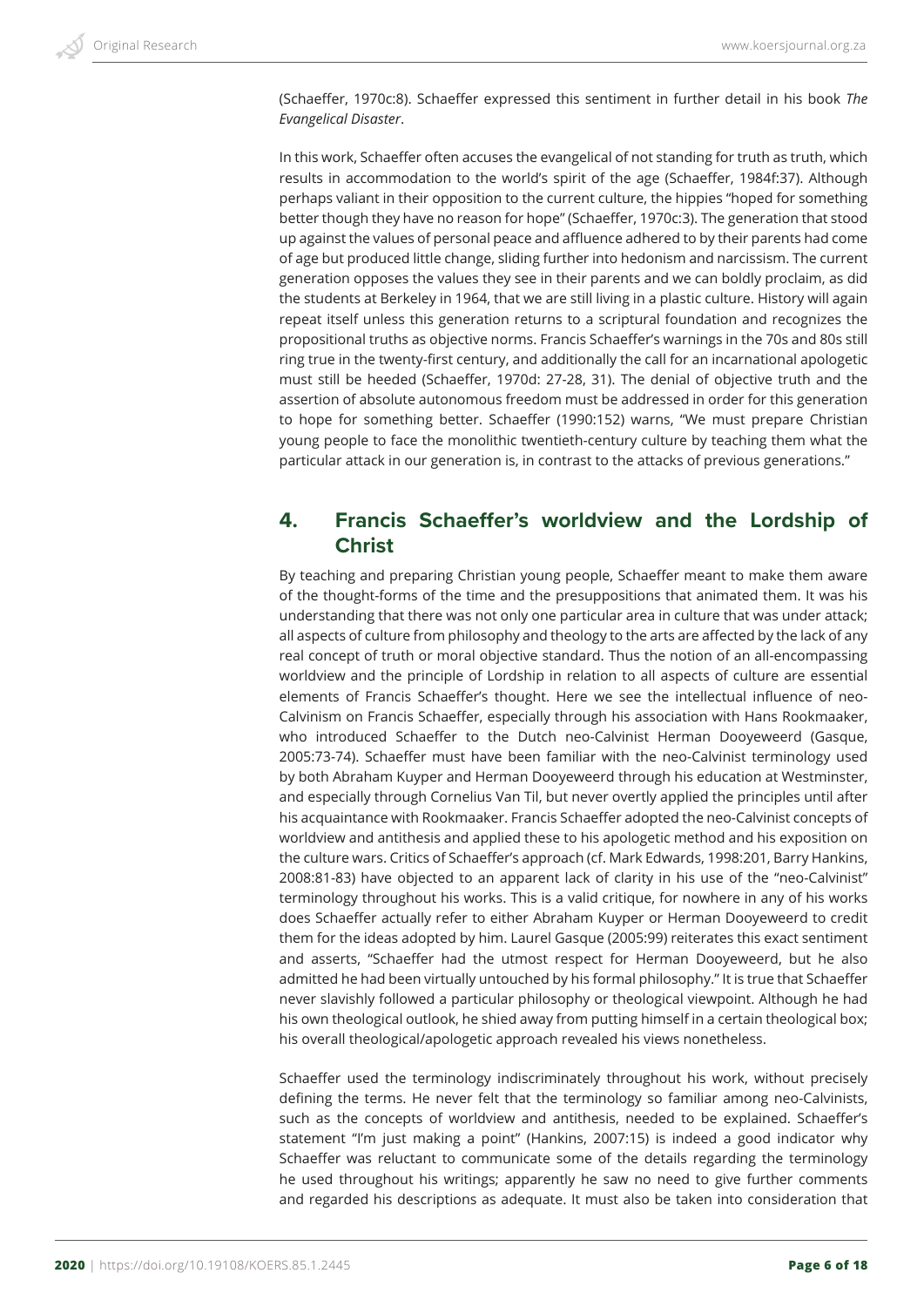Francis Schaeffer never meant to give philosophical treatises regarding his apologetic approach using neo-Calvinistic concepts, but always sought to emphasize the adequacy of the Christian worldview in juxtaposition to the humanistic worldview, in order to better understand the people he would come into contact with. Additionally, we must also take into consideration that the books that are available from Francis Schaeffer are transcribed lectures, so a thorough exposition on the terms used would not have been included

#### **5. The Lordship of Christ**

Closely connected to the concept of worldview is the idea of the Lordship of Christ. In the January 1982 edition of *Moody Monthly* Francis Schaeffer (1982a:13) made an astute observation: "The basic problem of the Christians in this country in the last eighty years or so - in regard to society and in regard to government - is that they have seen things in bits and pieces instead of totals." The idea of unity was extremely important to Francis Schaeffer, and in his work *The Christian Manifesto* (1982b:19) he explains that Christianity was reduced to only a small isolated part of life and that "the totality of reality was ignored by pietistic thinking." This idea of unity in life and totality of reality became a driving force in Francis Schaeffer's thinking. This important facet of Francis Schaeffer's thought and theology is the concept he would later dub as "the Lordship of Christ over all aspects of life." Even here we detect the influence of neo-Calvinism, especially of Abraham Kuyper, on Francis Schaeffer. Although Schaeffer was not immediately explicit in his explanation of this particular concept, an overall sense of the Lordship of Christ applied to different topics can be recognized in all of Schaeffer's writings. It is not until Book IV of his complete works that he (1984d: 303-304) explains the importance of the Lordship of Christ:

Throughout all of my work there is a common unifying theme, which I would define as "the Lordship of Christ in the totality of life." If Christ is indeed Lord, he must be Lord of all of life—in spiritual matters, of course, but just as much across the whole spectrum of life, including intellectual matters and the areas of culture, law and government. I would want to emphasize from beginning to end throughout my work the importance of evangelism (helping men and women come to know Christ as Savior), the need to walk daily with the Lord, to study God's Word, to live a life of prayer, and to show forth the love, compassion, and the holiness of our Lord. But we must emphasize equally and at the same time the need to live this out in every area of culture and society.

Schaeffer has been criticized by some for his lack of clarity and the reason and meaning concerning the concept of "Lordship of Christ" in most of his work (cf. Mark Edwards, 1998:194). As well, the critique extended to his application of the Lordship concept to only social and ethical ethics such as the anti-abortion movement. Some might have assumed that Schaeffer "subordinated the Lordship idea to a conservative, unreflective political agenda" (Edwards, 1998:209). To the first charge we can only say that all of his works assumed the Lordship of Christ over all of life. Francis Schaeffer (1990:8ff; 230ff) is more than clear in his indication that his first works, *The God Who is There*, *Escape From Reason* and *He is There and He is Not Silent*, call for the Lordship of Christ in the arts, literature and philosophy. His later works emphasize the Lordship of Christ in the whole of life as a citizen, especially in the areas of law and government (Schaeffer, 1984b: viii). Already in his 1973 edition of his book *Art and the Bible*, Schaeffer devotes a section to the Lordship of Christ, where he asserts that this concept was relatively novel in Christian circles. He (1984b:376) notes, "Some years ago when I started to work out a Christian concept of culture, many people considered what I was doing suspect." He fully understood that if Christianity is really true it must involve the whole person; thus the charge of Edwards that Schaeffer is arbitrary in his approach must be dismissed.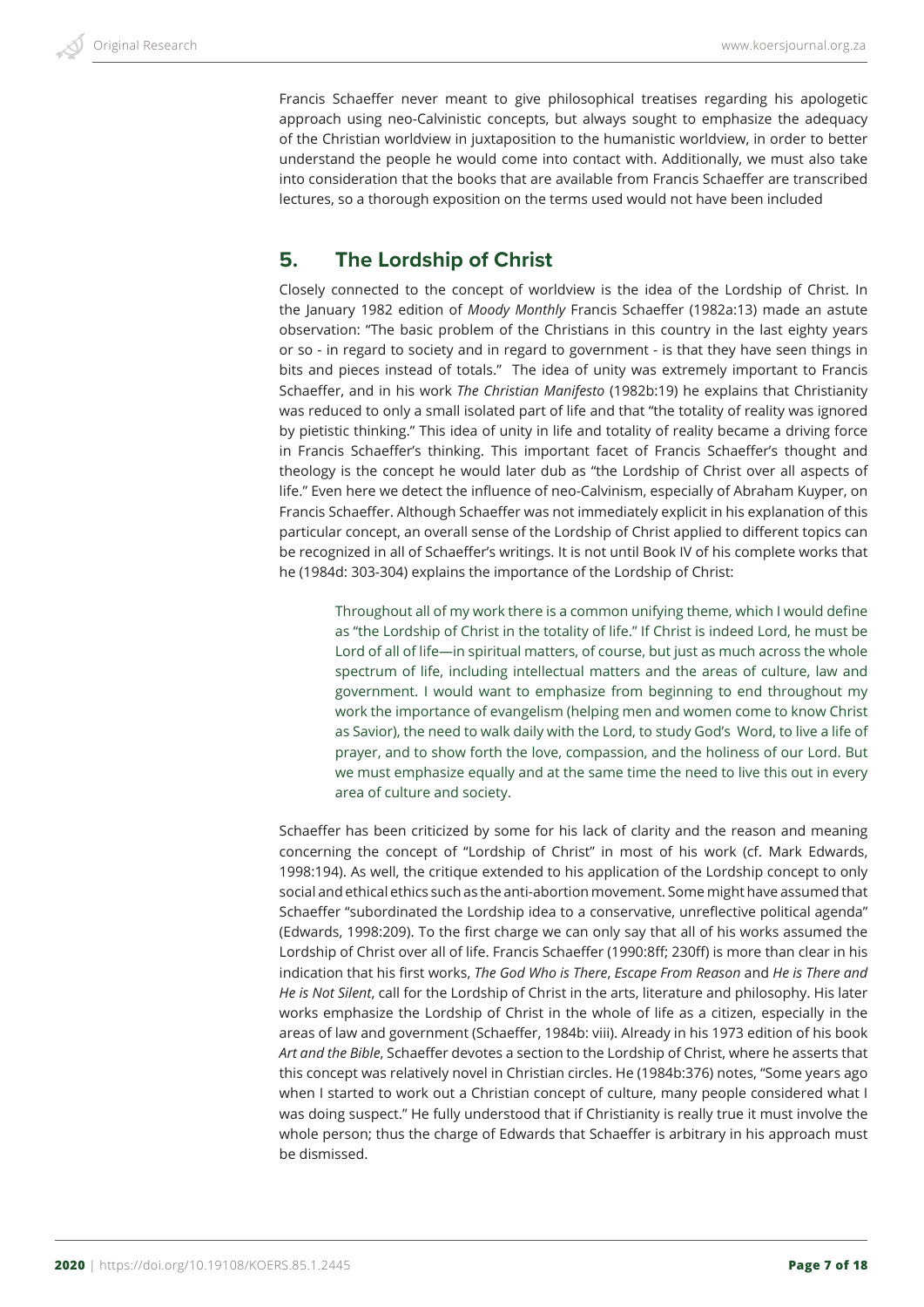To the second charge, we can say that Francis Schaeffer saw the protest against the pressing anti-biblical cultural agenda such as the pro-abortion movement as a natural outworking of his entire theological impulse driven by the Lordship of Christ over all of life. We can extrapolate from this that both allegations regarding the ambivalence of the Lordship of Christ are unfounded and that Schaeffer's commitment to the Lordship of Christ over all aspects of the life of the Christian, privately and corporally, is apparent. The reason for Schaeffer's seeming lack of refinement of definition in regard to the concept of Lordship could be that his emphasis had always been on the notion of Christian worldview, which assumes the Lordship of Christ over all aspects of life.

The impetus of the Lordship of Christ in all aspects of intellectual and artistic life, according to Schaeffer, lies in the fact that salvation does not only affect the spiritual condition but involves the whole person. Schaeffer (1990:224) asserts, "… there is redemption for the whole man … There is real Lordship of Christ over the whole man." Thus true spirituality encompasses the whole person and subsequently all areas of life. Schaeffer (1990:156) notes, "True spirituality cannot be abstracted from truth at one end, nor from the whole man and the whole culture at the other. If there is a true spirituality, it must encompass all." True spirituality is characterized by the Lordship of Christ over all aspects of life, beginning with the whole person: the will, the mind, the emotions (Schaeffer, 1971:89). Schaeffer suggests that this has not always been a given; in the past, Christianity had created a false dichotomy (a dichotomy that is very much still present in contemporary evangelicalism), which had its roots in seventeenth-century Pietism under the leadership of P.J. Spener (Schaeffer, 1982b:18).

Pietism made a sharp division between the spiritual and the material, resembling ancient Platonic thought. Schaeffer (1982b:19) asserts, "The totality of reality was ignored by the pietistic thinking." The result was that Christianity shied away from any involvement in cultural and intellectual activities. Neo-Calvinism and Francis Schaeffer called for a renewed interest in intellectual life and stressed the Lordship of Christ over all disciplines and cultural activities. According to Schaeffer (1982b:19), "It is not only that true spirituality covers all of life, but it covers all parts of the spectrum of life equally. In this sense there is nothing concerning reality that is not spiritual." Francis Schaeffer brought a radical message to young people who were brought up with a "one-sided" spirituality and subsequently asked questions regarding Christianity's importance in the "secular" disciplines such as philosophy and the arts which were taught at the universities in both Europe and North America.

#### **6. The characteristics of Francis Schaeffer's Apologetics**

Since the death of Francis Schaeffer in 1984 his apologetic methodology has been scrutinized, criticized, analysed and lauded (cf. Morris, 1987; Burson & Walls, 1998; Follis, 2006). There has been the temptation to neatly fit Francis Schaeffer into an apologetic box and to attach labels to his apologetic methods. Schaeffer himself was reluctant to call himself an apologist and did not set out to formulate an apologetic method that could be applied "mechanically as a set formula" (Schaeffer, 1990:176). This study will not analyse Schaeffer's method as such but rather will focus on the aspects that fit well in a postmodern context. Schaeffer worked during a time when postmodernism was coming of age, thus much of his apologetic input is very much applicable in the twenty-first century. Stephen Wellum (2002:12) puts it more starkly and asserts, "Even though Schaeffer himself never used the term, he certainly anticipated and described it [postmodernism] long before its popular use."

Schaeffer was ground-breaking in several ways in that his apologetic "method" addressed a way of thinking he anticipated more than forty years ago and his apologetics focused far more on the well-being of the individual than on evidences presented to convince people of the truth of Christianity. Additionally, five distinctive features can be detected in Schaeffer's works that are effective for a Christian apologetic in a postmodern context. For that reason,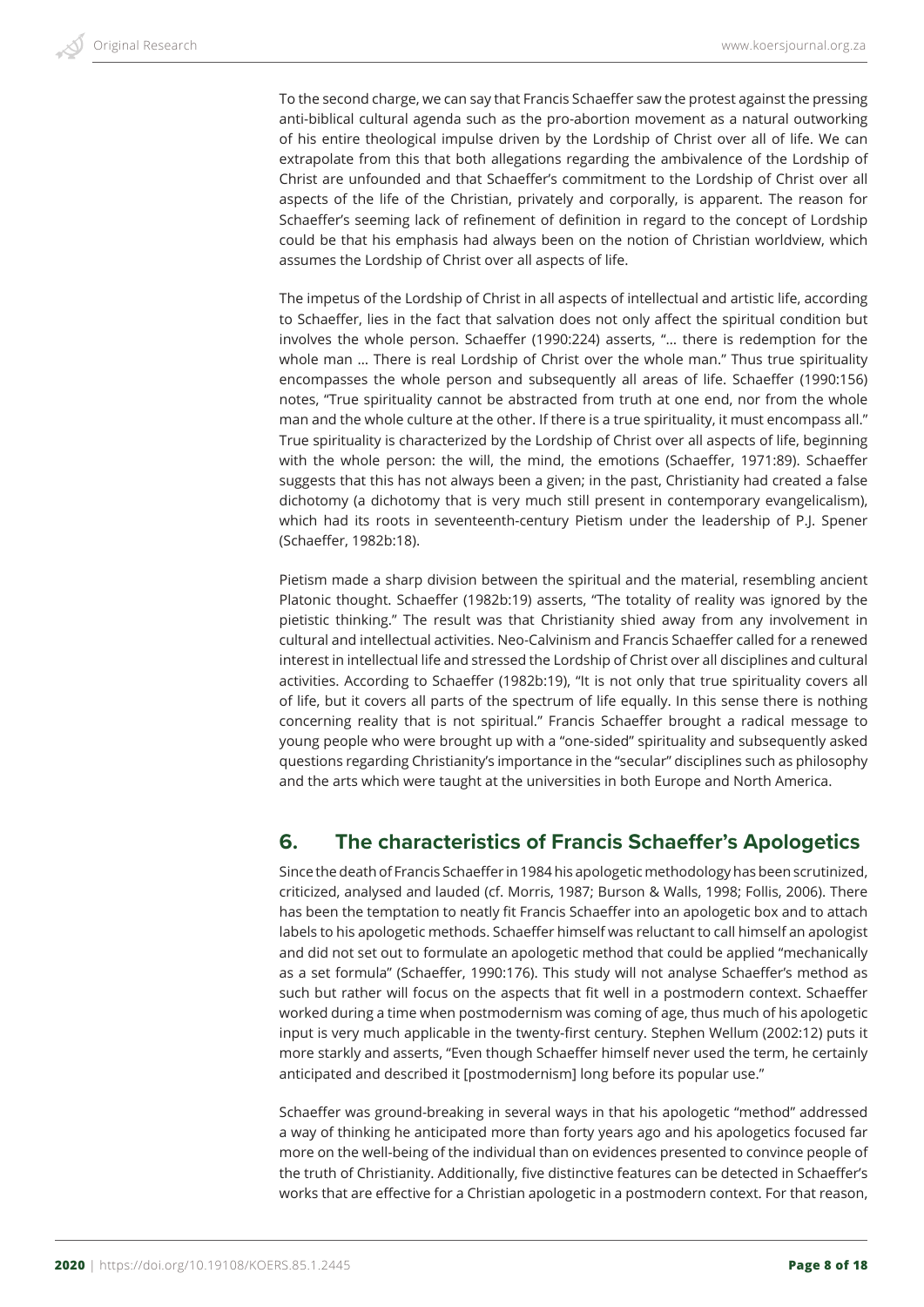Schaeffer's apologetic can best be defined as a five-point apologetic method: biblical, reasonable, relational, conversational and incarnational.

However important these features are in Schaeffer's apologetic "method" there are other facets that colour Schaeffer's apologetic that must first be looked at. As already mentioned, some of the aspects that define Francis Schaeffer's apologetic thrust are his worldview thinking and his doctrine of the Lordship of Christ as applied to all aspects of life.

The biblical message that Schaeffer brings is more pertinent and relevant now than ever before. It is the message that on the basis of being made in the image of God we have personality and thus understand the possibility of true fellowship. Schaeffer (1972:49) notes, "We understand that because we are made in the image of God and because God is personal, both a personal relationship with God and the concept of fellowship as fellowship has validity." It is this news that Francis Schaeffer wanted to convey to the students at L'Abri, and it is this message that the apologist needs to bring to the postmodern audience. In order to do that most effectively we do well to take Schaeffer's "five point apologetic" method seriously.

#### **7. The five-point approach of Francis Schaeffer's Apologetics**

Many have tried to pigeon-hole Francis Schaeffer into a particular apologetic camp (cf. Morris, 1987). Schaeffer was very adamant not to attach any particular apologetic label to himself. Jack Rogers (1977:12-13) recounts a story in which a student began with a statement, "since you are a presuppositionalist, rather than an evidentialist..." to which Schaeffer replied, "I am neither. I'm not an evidentialist or a presuppositionalist. You're trying to press me into the category of a theological apologist, which I'm really not. I'm not an academic, scholastic apologist. My interest is in evangelism." Additionally, some have bemoaned Francis Schaeffer's use of reason and in so doing have placed him firmly in the modernist camp, relegating much of his apologetic impetus to the dustbins as irrelevant to the postmodern audience of the twenty-first century. Thomas Morris negatively critiques the terminology used by Schaeffer that seems to indicate rationalistic tendencies. He (1984:18) scathingly remarks, "The reader is almost led to imagine men formulating syllogisms and proof lines over lunch."

Francis Schaeffer was not averse to using evidences and invited Christianity to seek verification; it is also true that he used presuppositions in his apologetics. We must remember that Schaeffer also believed that there is not a particular apologetic method that meets the needs of all people, or "a set formula that could be applied mechanically" (Schaeffer, 1990:176). Contrary to Morris' assumptions, Schaeffer knew all too well that it is impossible to argue people into the body of Christ, that "the attainment of a full Christian belief-set is a major conversion experience involving the totality of the person" (Morris, 1987:119-120). Schaeffer unapologetically contends that the conversion experience never occurs short of an act of God's mercy (Schaeffer, 1990:176). To understand and appreciate Schaeffer's Christian apologetics we must also look at Francis Schaeffer the man. When we look at his character and his holistic approach we detect an evangelist who is concerned for the well-being of the person he is conversing with rather than for winning an argument. Not underestimating the rational aspect of Christianity, other aspects come into play when presenting a more holistic apologetic method to a contemporary audience. The five aspects most important in Francis Schaeffer's apologetic are, firstly, the centrality of the Bible; secondly, the reasonableness of the Christian faith; thirdly, the importance of cultivating and nourishing relationships; fourthly, the conversations he was able to have with those who struggled; and lastly, the demonstration of the Christian life that served to show the truth of the Christian faith.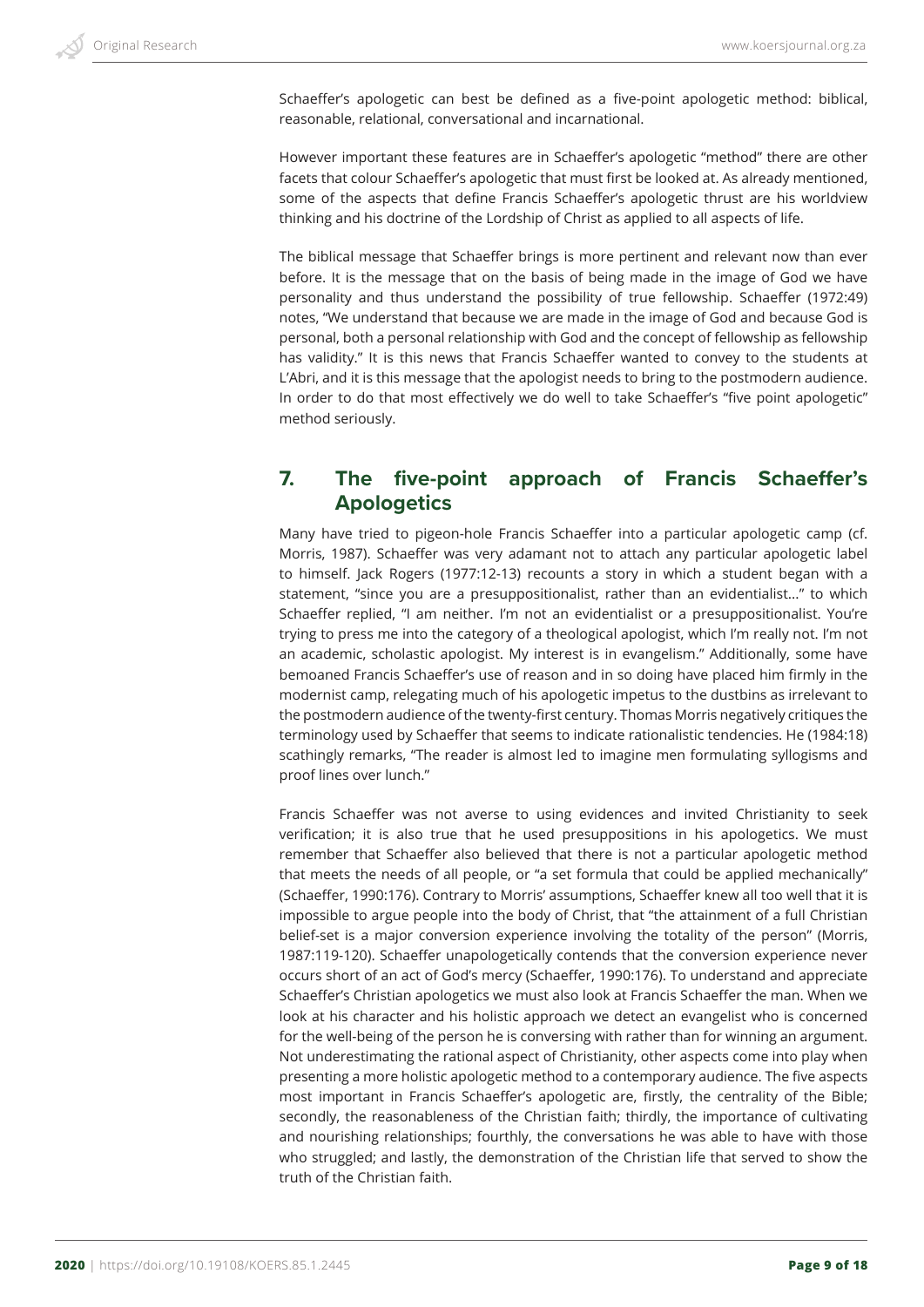#### **8. Francis Schaeffer's Apologetics is Biblical**

It cannot be denied that the foundation for Francis Schaeffer's apologetics has always been the Bible. All through his writings he shows the reasonableness of the Christian faith from a biblical standpoint; apologetics begins and ends with the truth articulated in the Scriptures. Schaeffer is convinced that the chaos in post-Christian Europe and North America began with the abandonment of the full view of Scripture (Schaeffer, 1984f:49). By that, Schaeffer meant the rejection of the Scriptures as infallible and inerrant, giving way to the abnegation of a strong view of absolutes (cf. 1984a:86-89; 1984d: 110, 328, 344). Schaeffer (1984f:48) contends that "only a strong view of Scripture is sufficient to withstand the pressure of an all-pervasive culture built upon relativism and relativistic thinking."

Schaeffer's view of Scripture might draw the ire of many postmodern theologians regarding the inerrancy and propositional nature of Scripture (cf. McLaren, 2011:33ff; Raschke, 2004:123ff), but he staunchly defended the Bible's ability to communicate propositional truths concerning all areas of life. In this aspect, Schaeffer has also been accused of violating the basic rules of biblical interpretation: a passage must be understood in its context (Rogers, 1977:16). Rogers recounts Calvin's assertion that God's speech is an accommodation and that even those of slight intelligence should understand that God's speech is like a nurse's speech to an infant (Calvin, 1960:121). Jack Rogers claims that Schaeffer disconnects the Scriptures from culture, saying that he wants to fit biblical assumptions into a contemporary setting where they do not belong, or to allow Scripture to speak into areas where it has very little to say, such as in science and history. In some ways, Schaeffer's views on Scripture, the inerrancy conflict in particular, show remnants of his fundamentalist leanings.

Although Schaeffer can be accused of a too literalistic interpretation of Scripture, his main concern was always to stress the relevancy of Scripture to a modern culture. William Edgar (2013:85) adds, "His [Schaeffer's] central apologetic concern is that we do not dichotomize the Bible's message as being true only in the religious sphere while fallible in the realms where science and history can verify its claims." Schaeffer is convinced that God chooses to communicate clearly because he cares for his human creation and on the basis of the link between God's personality and ours we are able to grasp the propositional truths that God communicates in Scripture (Edgar, 2013:87). Contrary to Roger's accusation, Schaeffer realizes that we must approach the Bible as fallen creatures and so are not able to know more than we are actually given. Schaeffer (1984a:52) explains, "Wherever it [the Bible] touches upon anything, it does so with true truth, but not with exhaustive truth. That is, where it speaks of the cosmos, science, what it says is true. Likewise, where it touches history, it speaks with what I call true truth—that is, propositional, objective truth."

Additionally, because of the propositional nature of the Bible, the Scriptures are rational. Schaeffer asserts that we, as autonomous people holding to our own presuppositions, are unable to provide the answers to our dilemma. Because the Bible is a coherent whole providing the answers to the whole unified field of knowledge, Christianity is reasonable and rational and thus its apprehension does not require a "Kierkegaardian" leap in the dark. As well, "not only the things of the cosmos and history match up, but everything on the upper and lower stories matches too: grace and nature; a moral absolute and morals; the universal point of reference and the particulars, and the emotional and aesthetic realities of man as well" (Schaeffer, 1984a:120). For this reason, the centrality of the Scriptures in Schaeffer's apologetics becomes clear: only the Bible as a unified whole is adequate to provide a unified answer to the reality in which we as modern people find ourselves.

## **9. Francis Schaeffer's Apologetics is rational**

As we saw above, Francis Schaeffer was never averse to the rational aspect of apologetics. He (1984a:163) states, "Christian apologetics must be able to show intellectually that Christianity speaks of true truth." He never saw Christianity as anything but a rational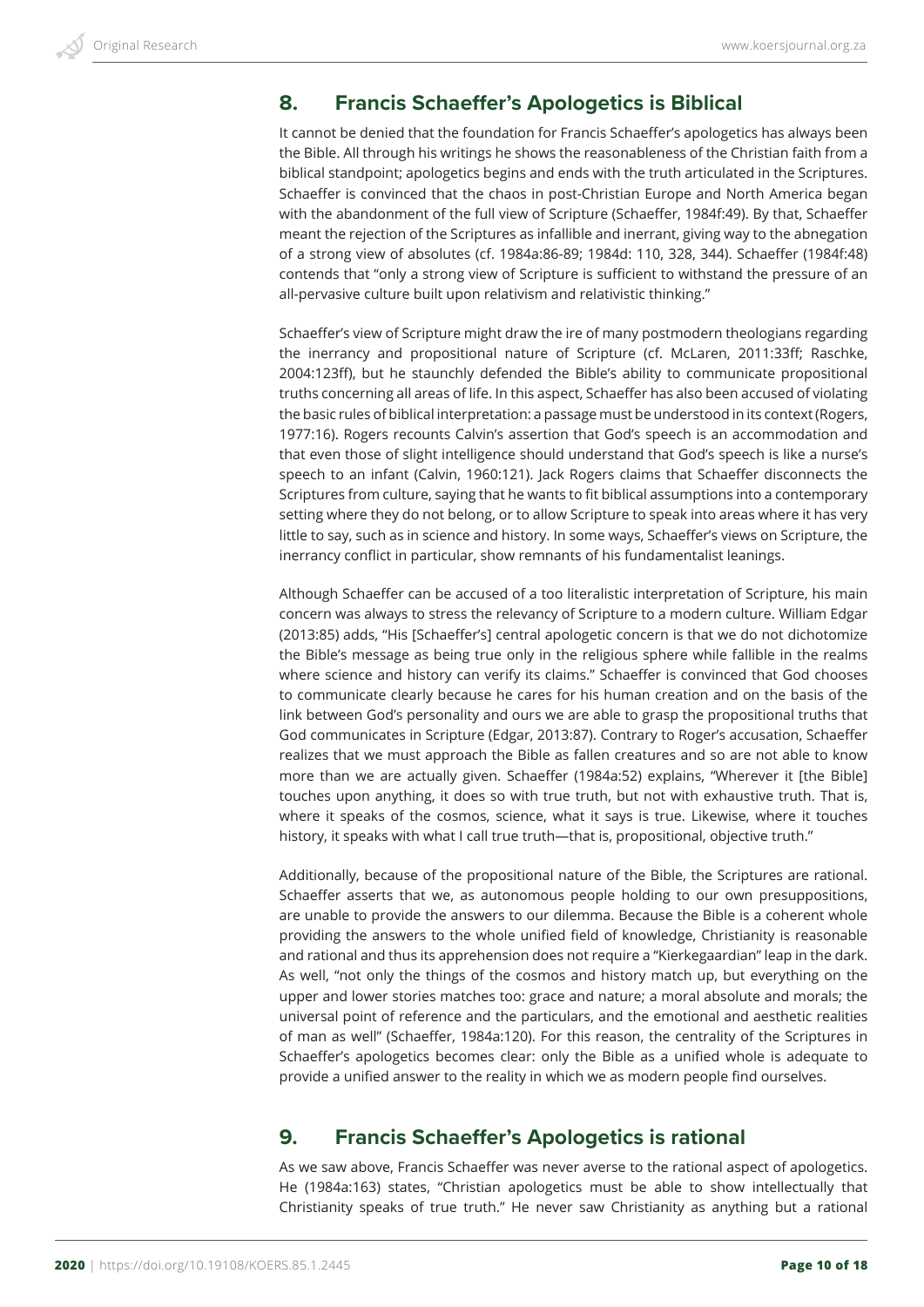and reasonable religion that could be defended using rational arguments. It would be inconceivable for Schaeffer to neglect that aspect of his apologetic method, for it was his position that rationality only concerns the possibility to reason (Schaeffer, 1990:183). Much like Pascal, Schaeffer accepted the use of rationality but abhorred the rationalist who "is someone who thinks man can begin with himself and his reason plus what he observes, without information from any other source" (Schaeffer, 1990:183). In other words, it is autonomous reason that Schaeffer argues against. Schaeffer never proposed that autonomous reason could even comprehend or grasp the truth without the aid of the Holy Spirit (Schaeffer, 1984a:270). He did assert a balance between the work of the Holy Spirit and human responsibility, however. We are unable to find the final answers by means of finite reason alone, but, at the same time, we cannot be regarded as a zero either.

The balance that Schaeffer speaks of is "man's responsibility to be humble enough to give up his or her autonomy to bow to the adequate answers" that are ultimately given to him through the work of the Holy Spirit (Schaeffer, 1984a:185). It is the task of the apologist to give reasonable and rational answers to those who ask. That task can never be separated from the work of the Holy Spirit. In his work *Joshua and the Flow of Biblical History*, Schaeffer (1984b:272) affirms the role of the Holy Spirit in the life of a Christian in the midst of an apostate culture, saying, "The Holy Spirit will be Christ's agent in us—producing a dynamitepower so we can witness to this rebellious world." Reasonable and rational arguments cannot be discarded in the task of apologetics, for "we, in love, looking to the work of the Holy Spirit, must reach down into that person and try to find where the point of tension is" (Schaeffer, 1984a:135). It is love in the power of the Holy Spirit that drove Francis Schaeffer's apologetic. Thus Thomas Morris' (1987:43) critique that rationality and reason motivated and directed Schaeffer's apologetics is wrongheaded, for the reason that it is exactly Schaeffer's love that made him evade mechanically formulated arguments. However important rational arguments may be, they must always be wedded to the relational, conversational and incarnational aspects of apologetics. Once rational arguments are taken in isolation and are separated from the relational, conversational and incarnational, apologetics is nothing but an academic exercise that leaves the unbeliever unmoved.

#### **10. Francis Schaeffer's Apologetics is relational**

One of the hallmarks of Francis Schaeffer's apologetics is his desire to develop relationships with all those he would come in contact with. It is clear that without relationships any presentation of the case for the Christian faith falls on deaf ears. As a matter of fact, for the Schaeffers, relationships were the driving force at the L'Abri Centre. It is in Edith Schaeffer's book *The Tapestry* that we gain a glimpse of the vital work and the valuable relationships Francis and Edith Schaeffer made. The relationship between the Schaeffers and the students that walked through the door of the L'Abri centre took precedence over the conversations that would undoubtedly follow. Harold Brown (1986:26) glowingly compares Schaeffer to Athanasius as the defender of the truth and recalls, "In Schaeffer's case we know the rigor of his convictions was always tempered with love and understanding in person-to-person relationships as well as in public debates." Edith Schaeffer (1981:499) recalls her husband's work and contends that "Francis Schaeffer never had time to 'sit in an ivory tower' thinking up answers to possible questions … he gave answers to real people with whom he had real discussions." These discussions followed after cultivating real relationships, and Edith Schaeffer was a vital part of that endeavor; cultivating relationships happened to be a family affair. Chuck Colson and Timothy George (2012:45) recall, in their article titled "Flaming Truth," that L'Abri was far more than a study centre; as a matter of fact, "Francis and Edith Schaeffer demonstrated the power of persuasive hospitality lived out in community."

His entire apologetic method was driven by compassion for every person whom he saw as created in the image of God. It was only after having cultivated a genuine relationship with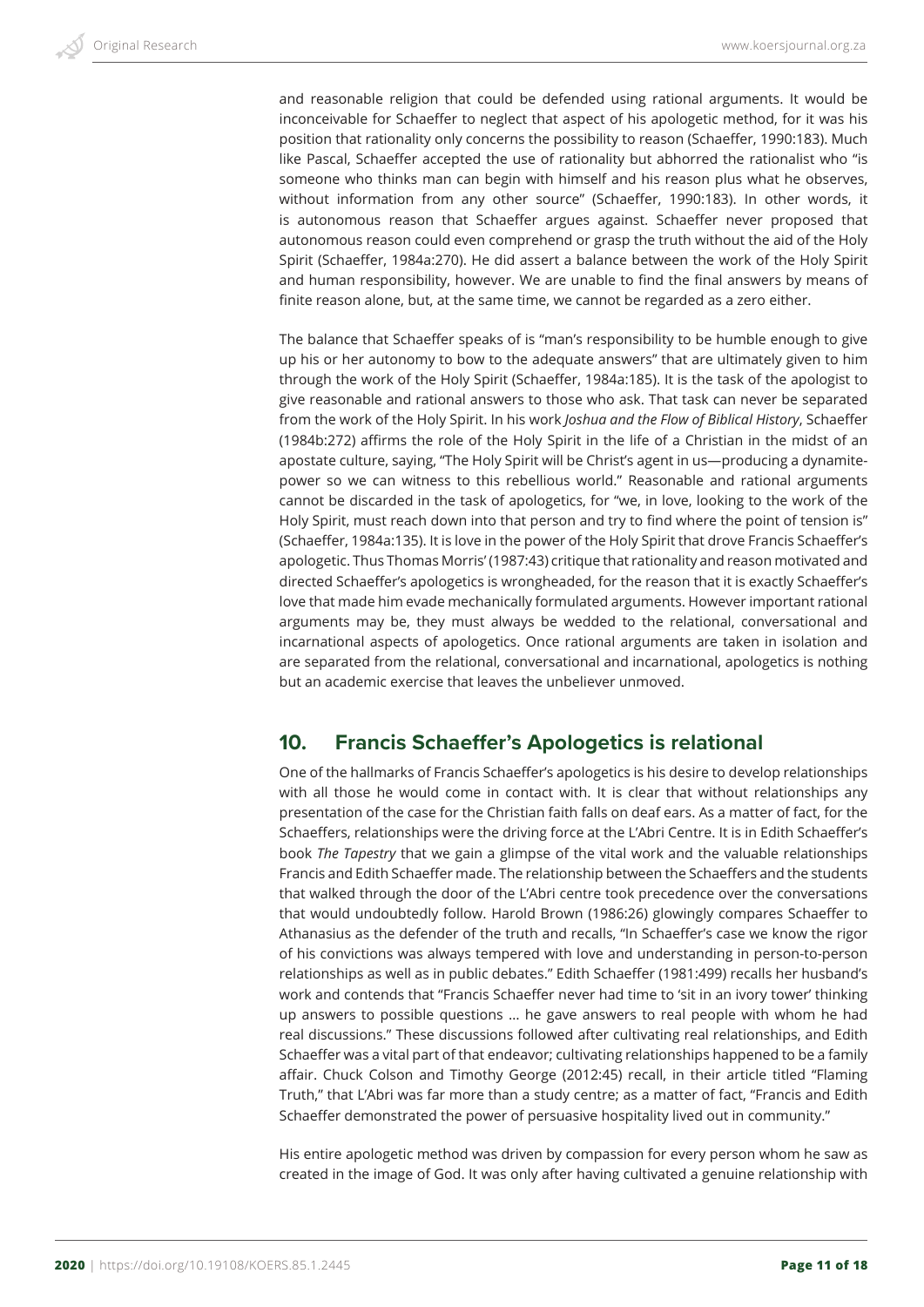the unbeliever that he was able to talk to them. According to Schaeffer (1984a:180), "If we love people enough, and we have compassion enough, we can usually find ways to talk to them, no matter how deep in the well they are." He warns us not to give the sceptic or the unbeliever a pre-packaged answer but instead to show the compassion of Christ, so that we can take the person where he is and step into his world in order to have a meaningful conversation with him (Schaeffer, 1984a:177).

Francis Schaeffer was extremely sensitive to the feelings of the person he was talking to. Instead of bombarding unbelievers with evidences that might point to the reasonableness of Christianity, we must move them away from the logical conclusions of their position. At this particular point we must be aware that this is not a game we are playing or merely an intellectual exercise. Schaeffer (1990:138) stresses that as we push unbelievers or sceptics off their false balance we must be able to feel that we care for them. Christian apologetics must involve the well-being of the person we talk to, regardless of the belief system they may hold to. In a postmodern pluralistic setting we must emulate Francis Schaeffer's care for those we encounter and build relationships with those of different faiths or spiritual interests before we are able to have a meaningful and spiritual dialogue with them. Burson and Walls (1998:154) contend, "Only then will the truly closed person open up to the intellectual and existential potency of the Christian faith." Closely connected to the relational aspect Francis Schaeffer promoted in his apologetic method is the fact that apologetics must be conversational.

#### **11. Francis Schaeffer's Apologetics is conversational**

Postmodern philosophers, pastors and theologians (cf. Penner, 2013; McLaren, 2001; Raschke, 2004) have abandoned apologetics for a variety of reasons but the main grounds for disapproval seems to be a lack of integrity and amicableness when dealing with unbelievers. Myron Penner (2011:77ff) in his book *The End of Apologetics* recalls an incident between an atheist and an apologist that was less than cordial, pointing out that, ultimately, apologetics is futile at best and un-Christian at worse. To disregard apologetics entirely because of incidents like these would be wrongheaded. A more irenic approach must be taken which has the well-being of the unbeliever in mind; thus a more conversational tone needs to be employed. Francis Schaeffer (1990:139) points out that the purpose of our apologetic conversation is "not to make them admit we are right in a superior way and push their noses in the dirt, but to make them see their need so that they will listen to the gospel."

We can appreciate McLaren's (2001:16) assertion as well, who claims, "Good evangelists are people who engage others in good conversation about profound topics such as faith, values, hope, meaning, purpose, goodness, beauty, truth, life after death, life before death and God." David Clark in his work *Dialogical Apologetics* explains the importance of dialogue in the context of relationship (Clark, 1993:116). Like Schaeffer he promotes an apologetic that is audience-centred, which tends to avoid a particular method and adopts varied strategies for different persons. Clark (1993:99) suggests that the way we do apologetics must be re-evaluated in order to avoid the conception that there exists a perfect system of assertions that will prove the Christian faith once and for all. Francis Schaeffer would agree, and employs the Pauline assertion "I have become all things to all men, so that I may by all means save some" (1 Cor. 9:22). Schaeffer avoided the use of any particular apologetic method because he did not believe that there was any apologetic method that would meet the need of all people. He warned Christians not to build a safe house to live in, but he urged Christians to be "in the midst of the world as both witnesses and salt, not sitting in a fortress surrounded by a moat" (Schaeffer, 1990:175). To be in the midst of the world, for Schaeffer, meant to build meaningful relationships and to deal with people with genuine love. He (1990:177) asserts, "If we are to deal with people where they are, we have got to have enough genuine love for them and concern, as a human being, that we would take seriously what they are preoccupied with."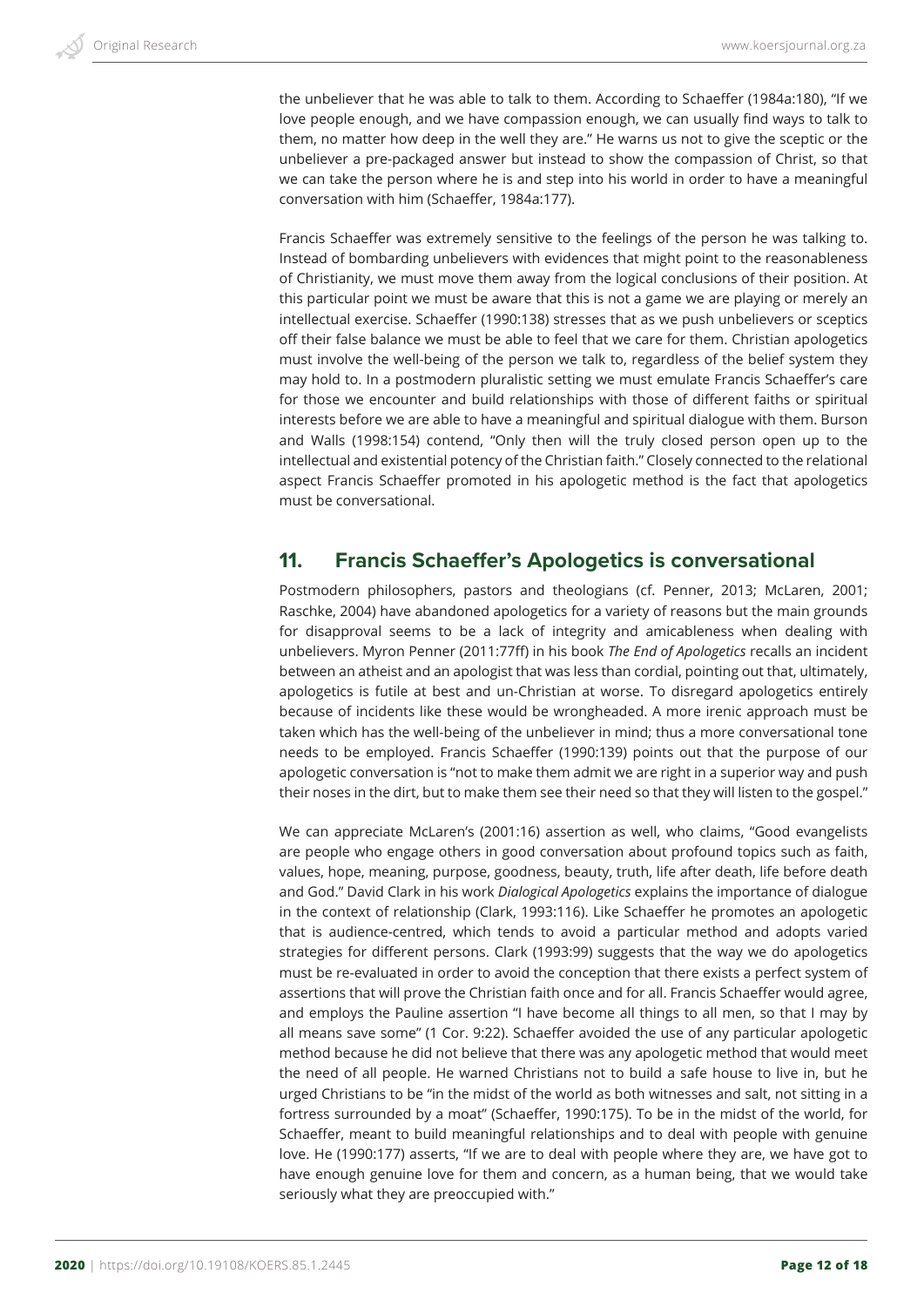Dialogue has become a religious buzz-word, especially in light of inter-faith relationships. Within ecumenical circles, inter-faith dialogue involves conversations that have capitulated to the cultural pressures of inclusivity. Rev. Ariaraja of the Methodist Church in Sri Lanka epitomizes this exact sentiment and contends, "One of our sins in the past has been to absolutize the Christian religion and theology, implying that the other religions were false, or at any rate 'not true'" (Ariaraja, 1997:40). Dialogical apologetics, as David Clark has labelled his approach, or conversational apologetics in a more Schaefferian fashion, abhors this kind of discourse and calls for conversations that present the case for Christianity, by the Spirit's power, with rational force, cultural appropriateness and personal sensitivity in the context of relationships (Clark, 1993:122).

Although apologetic conversations are to be laced with love, they must avoid the mistake of accommodation and must unapologetically stand for the truth; apologetic conversations must be compassionately confrontational. Francis Schaeffer (1984d: 110) affirms, "Truth carries with it confrontation. Truth demands confrontation—loving confrontation, but confrontation nevertheless." Schaeffer understood full well that the truth communicated to the unbeliever must not merely be a dogmatic statement of the truth of Scripture, but rather the truth of the external world and of the nature of humanity. Not unlike Calvin's and Pascal's approach, Schaeffer's order of apologetics began with accentuating the nature of human lostness and the answer to it (Schaeffer, 1990:140). Because Schaeffer's emphasis was centred on the relational aspect, he recognized the difficulty he might put his conversation partner in; thus he asserted that when we move people towards the logical conclusions of their presuppositions they must always feel that we care for them. In our conversations, we must remove the shelter, or as Schaeffer calls it, "take the roof off," in order to "allow the truth of the external world and of what man is to beat upon him" (Schaeffer, 1990:140). Again, Brian McLaren is, in this regard, very much in line with Francis Schaeffer when he declares, "The evangelist is never coercive, pushy, combative; rather, she is patient and gentle like a midwife, knowing that the giving of life takes time and cannot be rushed without potentially lethal damage" (McLaren, 2001:30).

Although we can applaud McLaren for pointing out the conversational tone, he departs from Francis Schaeffer in regard to content. The goal of apologetics is for the unbeliever to understand that his system has no answers to the crucial questions of life and to ultimately give him the answers to these questions. The answers, according to Schaeffer, centre on the truth of Scripture. He emphasizes in his pamphlet *2 Contents, 2 Realities* that if we are to meet the need of our age the content of our conversations must be clear in doctrinal content concerning the elements of Christianity (Schaeffer, 1974:7).

For Brian McLaren content is secondary: the content of the Christian faith must be reinterpreted in light of the cultural needs in the twenty-first century. Doctrinal content capitulates to make Christianity relevant to the contemporary audience. Conversations, according to McLaren, are necessary, as a call to action to the prosperity crisis, equity crisis, security crisis and spirituality crisis (McLaren, 2011:253-254). However commendable this may be, Christian action can never be divorced from the biblical truth of the gospel and must ultimately be grounded in the truth of the Scriptures. The content we convey in Christian apologetics must be uncompromisingly and unapologetically biblical, but cannot, and, must never be, just conversational but must also be resolutely practical. To emphasize one over the other would misrepresent Francis Schaeffer's entire apologetic impulse.

## **12. Francis Schaeffer's Apologetics is incarnational**

Besides the relational and conversational facets of Schaeffer's apologetics, the practical or incarnational aspect of Schaeffer's apologetics has often been neglected when assessing Schaeffer's apologetic method. Schaeffer's aim was to remove apologetics from the "ivory tower" and bring it to the level where people were at, both intellectually and practically.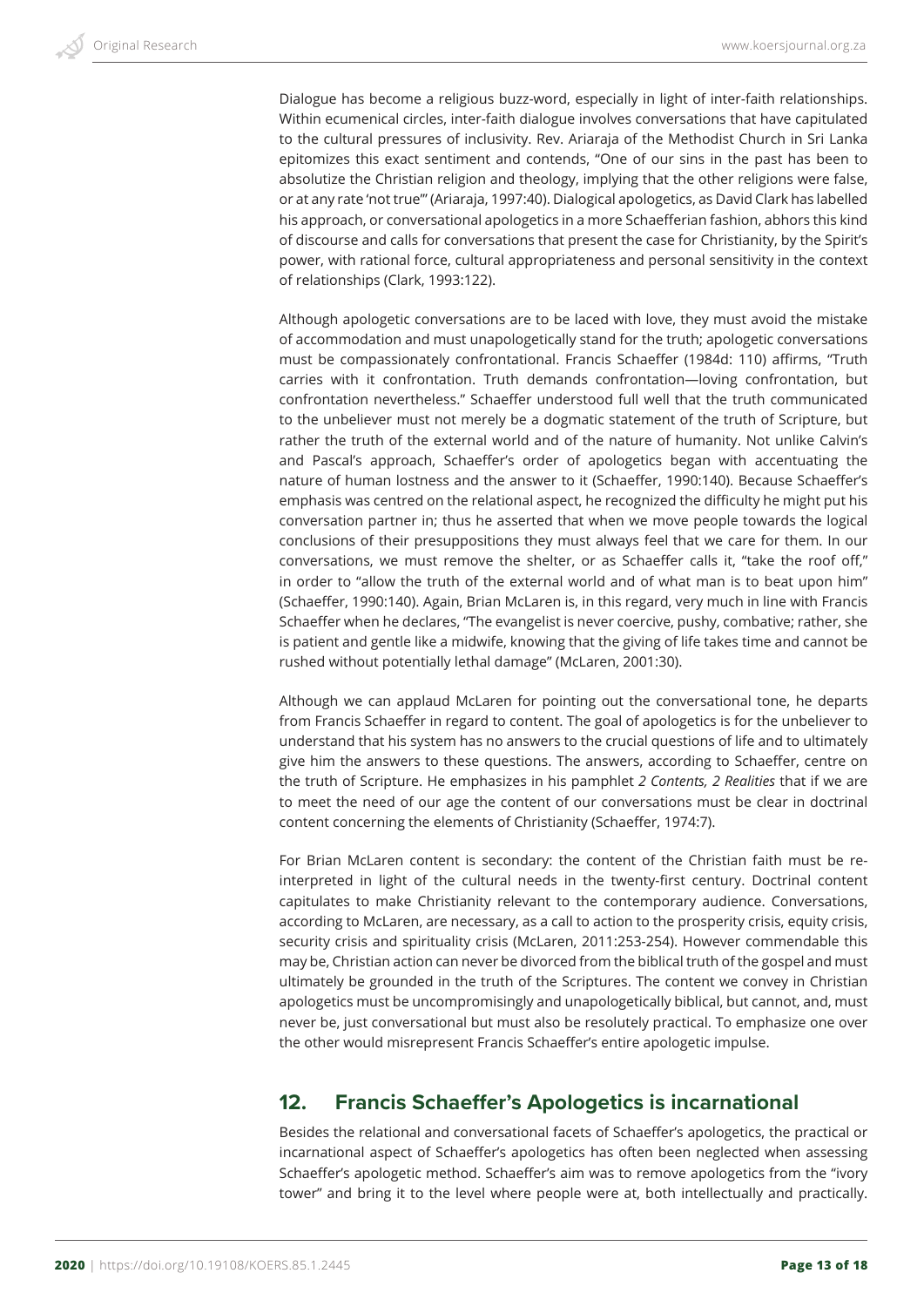Thus to judge Schaeffer merely on intellectual grounds would be a mistake. We can agree with Ken Harper, who is convinced that we can only understand Schaeffer as a prophet and an evangelist and not as a pure scholar. His intent was not to create an apologetic method but rather to call an apostate culture to repentance (Harper, 1976:140). Harper (1976:140- 141) explains, "Schaeffer denounces a Christ-less culture, shows its emptiness, holds out the gospel as a viable alternative, and encourages a loving lifestyle that will convince others."

In assessing the incarnational aspect of Schaeffer's apologetics we can deduce three main aims of his L'Abri ministry that have proven vital and highly effective for those who spent time with the Schaeffers. These goals can be summed up as follows: (1) to build relationship with whoever walked through the doors of the L'Abri chalet, (2) to conduct meaningful spiritual conversations with those who were seeking answers, and (3) to demonstrate the Christian truth in community. Edith Schaeffer (1972:5) in her work *L'Abri* states it well:

The work of L'Abri has two inter-related aspects. First there is the attempt to give an honest answer to honest questions—intellectually and upon a careful exegetical base … The second aspect is the *demonstration* that the Personal-Infinite God is really there in our generation. When twentieth-century people come to L'Abri they are faced with these two aspects simultaneously, as two sides of a single coin.

As can be deduced from the above quotation, Schaeffer was convinced that the demonstration of the truth cannot be divorced from the reasonable and intellectual explanation of the biblical content. Schaeffer (1970d: 28) sums up this vital combination well when he states, "[I]f we must first speak Christianity with a clear content and an emphasis on truth we must also practice that truth, even when it is costly." In other words, truth is not only important when we convey the message of Christ to the unbeliever, but the practice of truth bears as much, if not more, weight to our apologetics. Abraham Kuyper (1980:52) also states this: "What one confesses to be the truth, one must also dare to practice in word, deed, and whole manner of life." Prophetically, Schaeffer (1974:12) makes this clear in *2 Contents, 2 Realities* where he asserts, "It will not do in a relativistic age to say that we believe in truth and fail *to practice that truth* in places where it may be observed and where it is costly." Francis Schaeffer repeatedly accentuated a balance of true content in conversation and true content in demonstration; both are needed for an effective Christian apologetic. Conversation alone will be ignored, and demonstration alone will lead to cultural accommodation only to remain relevant to a sceptical postmodern audience. Schaeffer (1990:165) contends, "The final apologetic, *along with the rational, logical defence and presentation*, is what the world *sees* in the individual Christian and in our corporate relationship together."

What is most important to Schaeffer is not so much our individual incarnational apologetic that may or may not appeal to the sceptic, however important this may be, but the relationship that we demonstrate within the Christian community. In his book *The Mark of the Christian* Schaeffer makes abundantly clear that the final apologetic concerns the unity of the church, referencing the high priestly prayer as recorded in John17 (Schaeffer, 1984d:190-191). Having the most eloquently presented air-tight argument will not do, as Schaeffer (1984d:190) affirms:

If the world does not see this down to earth practical love, it will not believe that Christ was sent by the Father. People will not believe only on the basis of the proper answers to their honest questions. The two should not be placed in antithesis. The world must have the proper answers to their honest questions, but at the same time there must be a oneness in love between all true Christians. This is what is needed if men are to know that Jesus was sent by the Father and that Christianity is true.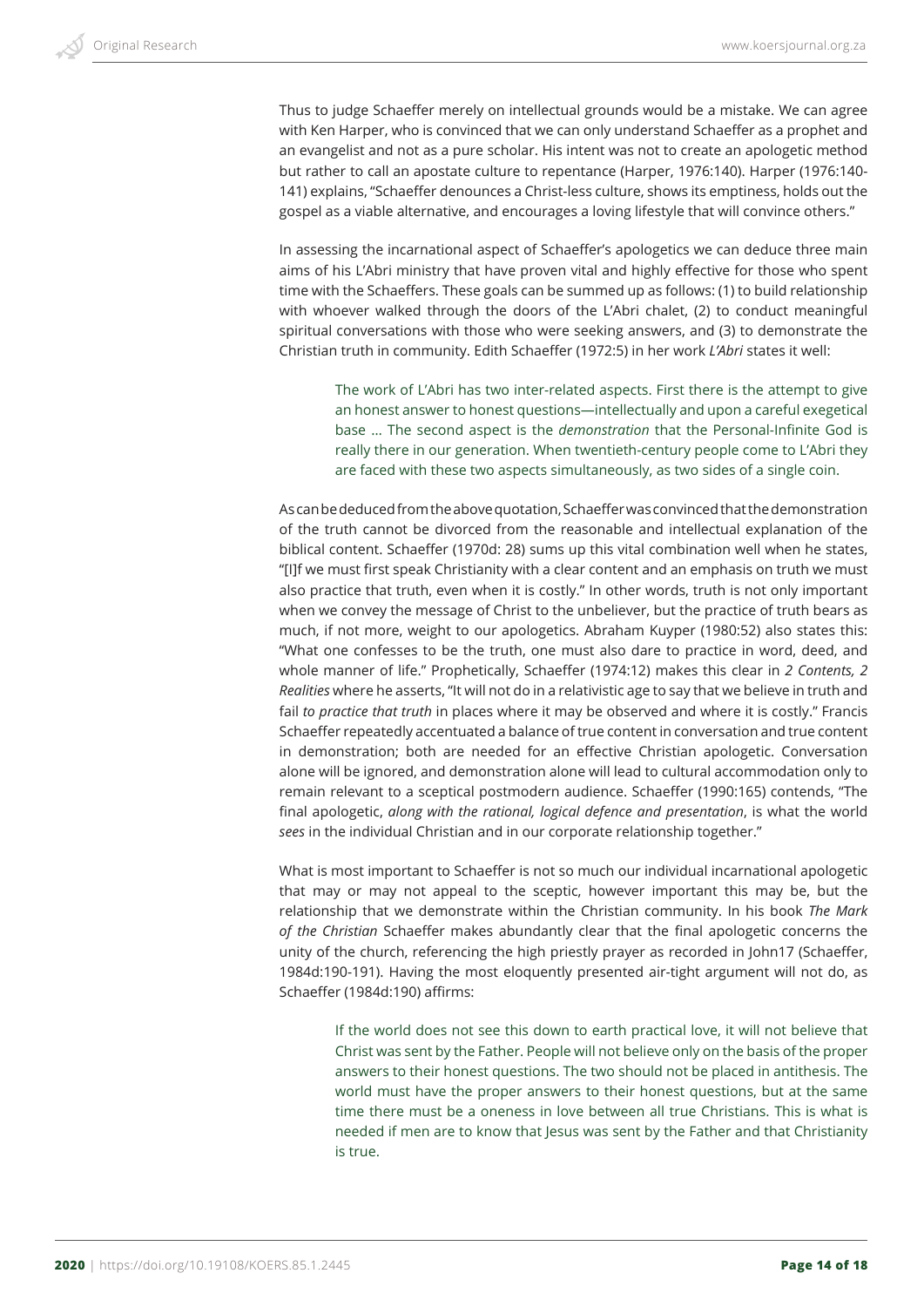For Schaeffer, then, incarnational apologetics is not only an enterprise conducted by individual Christians but Christian apologetics must be embraced corporately; it must begin and end with the true content of biblical Christianity demonstrated through observable love within the Christian community.

After a mere glance at bookshelves in Christian bookstores, and having casual conversations with millennials disenchanted with the church, one can discover quite quickly that the millennials and those of Generation Z imbued with postmodern philosophy have strong opinions regarding the way the gospel has been presented and defended in the last fifty years. Sam Eaton (2016), a millennial blogger, bemoans the church's discrepancies between the time spent on Bible studies and Christian church activities, and spending times "serving the least of these." Millennials are action-driven and call for a more relational incarnational Christianity, which not only speaks to those who have turned their back on the church but also gives Christianity credibility among those who do not believe (Eaton, 2016).

Francis Schaeffer would agree with much of what the millennials have to say, and would admit that a corrective is needed. However, he would also give proper balance to the critique levelled against the church. Although an incarnational apologetic and an authentic Christian life are imperative to making a difference in our culture, the rational defence cannot be neglected. This rational aspect has created hostile responses from the postmodernist, but, according to Schaeffer, we cannot neglect it from apologetics; however, it can never be divorced from the other aspects of apologetics such as the relational, conversational and incarnational. The combination of the rational, relational, conversational and incarnational aspects of apologetics that Schaeffer promoted proved to be compelling to a modern audience and still has bearing on the postmodernist of the twentieth-first century.

#### **13. Conclusion**

It is difficult to deny the influence of Francis Schaeffer's apologetic approach on the twentieth-century intellectual ethos in North America. In spite of all the criticism he received from influential scholars, the legacy of Francis Schaeffer lives on well into the twenty-first century. Intellectuals like Donald Williams (scholar at Toccoa Falls College), Os Guinness and Nancy Pearcey continue to draw on Francis Schaeffer's assumptions. Neo-Calvinist thinking, especially regarding the issues such as presuppositions, worldview and the Lordship of Christ, popularized by men like Kuyper and Dooyeweerd, ran deep through Francis Schaeffer's apologetics, a man who brought these aspects of Christian thought into a broader intellectual context. All of these matters are again brought to the fore in a postmodern context by neo-Calvinist philosophers such as James K.A. Smith. Smith suggests that postmodernists like Derrida agree with Christian thinkers such as Kuyper, Dooyeweerd, Van Til and Schaeffer, who all assumed that "ultimately religious presuppositions govern our understanding of the world." The point can be made here, regardless of how we read Smith's interpretation of postmodern thinkers, that Francis Schaeffer and other thinkers who influenced him are still part of the conversation in philosophical circles in the twentyfirst century. It can be argued that the reason for Schaeffer's continued popularity is that he defied the fundamentalist trend of the twentieth century and stood as an exception to the prevailing mind-set that evangelicalism was anti-intellectual.

Some regard Schaeffer as a prophet (Yancey, 1982:104) and in many ways this is true (although he would probably abhor having been assigned this label). He was a cultural interpreter who made it his life's mission to understand the *zeitgeist* of the culture in both Europe and North America. Additionally, Schaeffer focused his apologetics to show that the modern presuppositions could only lead to nihilism; that Christianity was the only answer to the meaninglessness of (post)modern thought. The beauty of Schaeffer's apologetic is that he presents the Christian message reasonably and intellectually and that he continually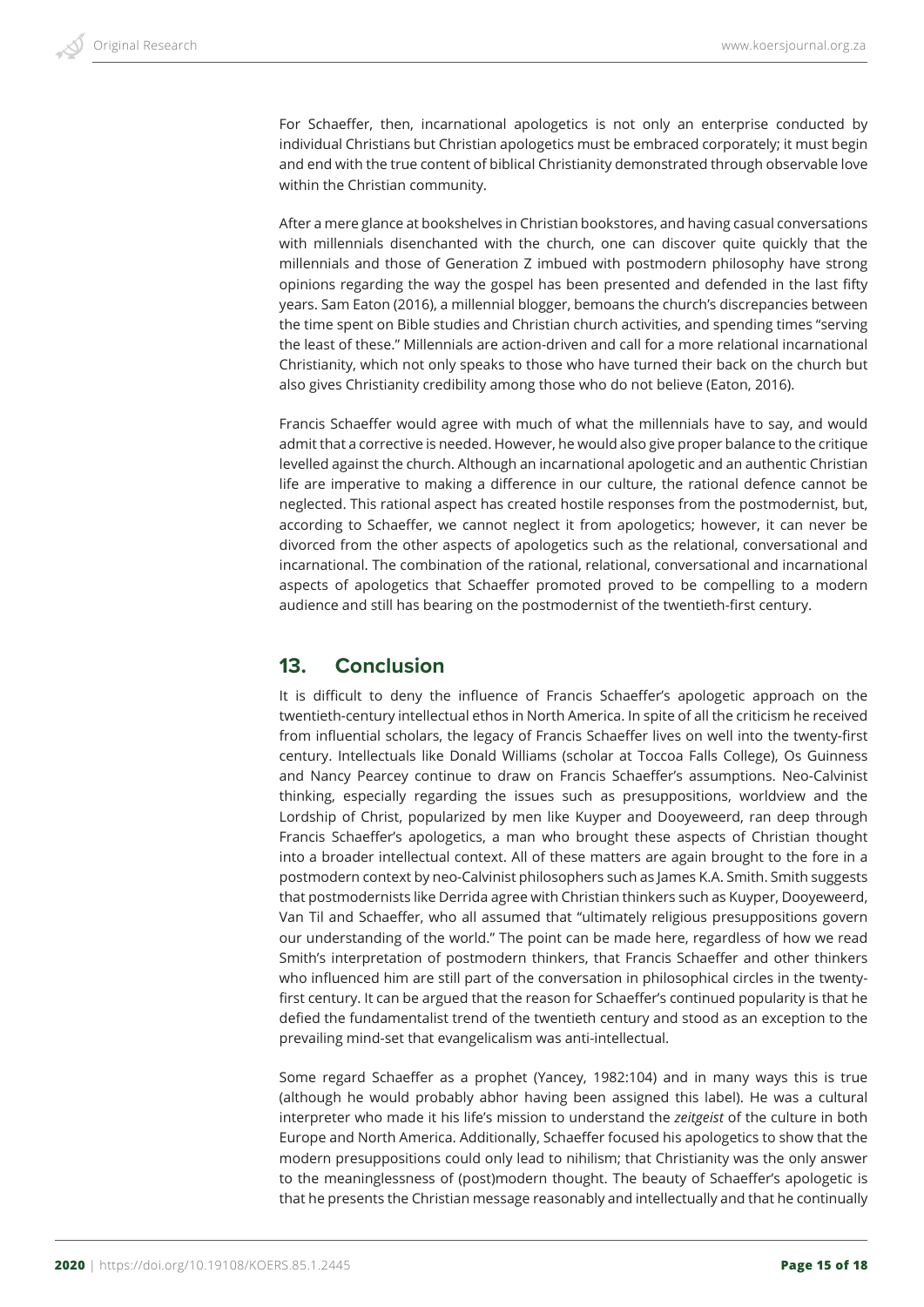keeps his focus, not on the argument itself, but on the well-being of the whole person. In this regard, Francis Schaeffer remained true to the words of Paul the apostle, who told the church in Colossae, "Walk in wisdom toward outsiders, making the best use of the time. Let your speech always be gracious, seasoned with salt, so that you may know how you ought to answer each person" (Col. 4:5-6).

The danger of apologetics has always been the accommodation of Christian doctrine to the prevailing mind-set of the culture. At times, apologists and theologians have fallen to the cultural pressures and have jumped on the postmodern bandwagon in order to remain relevant in a culture marked by tolerance and pluralism (cf. Gschwandtner, 2013:293; McLaren, 2011:207-224). In so doing they might have gained popularity among postmodernists but have ultimately called into question the authority of Scripture. Scott Burson and Jerry Walls (1998:253), in recognizing the dangers of accommodation, caution, "While there is certainly nothing wrong with understanding and engaging culture on its own terms and shaping our apologetics accordingly, this can easily slip into cultural accommodation." These words could well have come from Francis Schaeffer, who perceived the same dangers but who was unwavering in his biblical assertions, and remained steadfast in his defence of objective truth. It is true that objective truth may not be the most fruitful point of entry in an apologetic conversation, Schaeffer never soft-pedalled on this issue (Burson & Walls, 1998:253). In sum, Schaeffer, although he was an apologist in the latter part of the twentieth century and was raised and educated in an environment that was thoroughly modern, was well in-tune with the progression (or regression) from modernism into postmodernism. This cultural awareness can be seen in his assessment of postmodern philosopher Michel Foucault (Schaeffer, 1984a:251-254).

Schaeffer critiqued the modern intellectual ethos and saw the move from modernity into postmodernity especially in intellectual and creative disciplines well before evangelicalism caught on to its dangers that have come to fruition today. Not all agree that Schaeffer's apologetic is pertinent in a postmodern context. Barry Hankins (2008:237) suggests that Schaeffer "fought against postmodernism with the modern weapons of Enlightenment reason," and is therefore irrelevant to Christianity in the southern hemisphere where Western rationalism does not dominate. Hankins concludes that Schaeffer's apologetic method is deemed time-bound and relative only to his own particular context, thus not germane to a postmodern audience. We must conclude, however, that although Francis Schaeffer presented Christianity as a reasonable and rational religion, he rejected the Enlightenment emphasis on autonomous reason, and stressed the relational, conversational and incarnational facets of apologetics that deem him extremely relevant to a postmodern audience.

#### **References**

Ariarajah, S.W. 1977. Towards a theology of dialogue. *The ecumenical review,* 29(1):3-11.

- Brown, H.O.J. 1986. Standing against the world. (*In* Dennis, L.T. *ed*., Francis Schaeffer: portrait of the man and his work. Westchester, IL: Crossway Books. pp. 13-26).
- Burson, S.R. & Walls, J.L. 1998. C.S. Lewis & Francis Schaeffer: lessons for a new century from the most influential apologists of our time*.* Apologists of our time. Downers Grove, IL: InterVarsity Press.
- Calvin, J. 1960. Calvin: institutes of the Christian religion. Edited by John T. McNeill. Louisville, KY: Westminster John Knox.
- Clark, D.K. 1993. Dialogical apologetics: a person-centered approach to Christian defense. Grand Rapids, MI: Baker.

Colson, C. & George, T. 2012. Flaming truth. *Christianity today,* 56(2):45.

Eaton, S. 2016. 12 Reasons millennials are over church. https://faithit.com/12-reasons-millennialsover-church-sam-eaton/ Date of access: 30 Jan. 2018.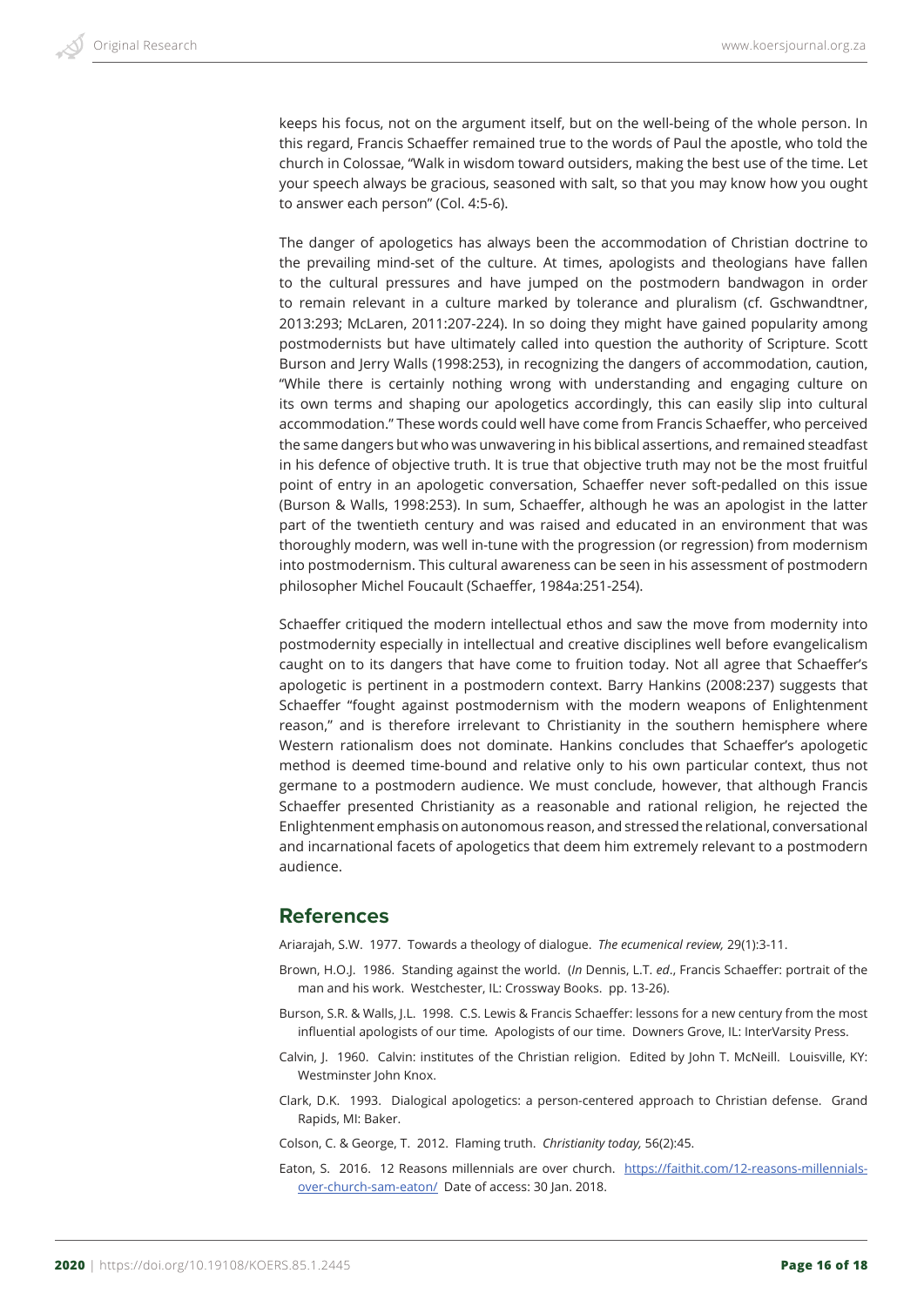Edgar, W. 2013. Schaeffer on the Christian life. Wheaton, IL: Crossway.

- Edwards, M. 1998. How should we then think? a study of Francis Schaeffer's lordship principle. *Westminster theological journal,* 60(2):193-223.
- Follis, B.A. 2006*.* Truth with love: the apologetic of Francis Schaeffer*.* Wheaton, IL: Good News.
- Gasque, L. 2005. Art and the Christian mind: the life and work of H.R. Rookmaaker*.* Wheaton, IL: Crossway Books.
- Gschwandtner, C.M. 2013. Postmodern apologetics? arguments for God in contemporary philosophy. New York, NY: Fordham University. https://doi.org/10.5422/fordham/9780823242740.003.0011.
- Hankins, B. 2007. "I am just making a point": Francis Schaeffer and the irony of faithful Christian scholarship. *Fides et historia,* 39(1):15-34.
- Hankins, B. 2008. Francis Schaeffer and the shaping of evangelical America. Grand Rapids, MI: Eerdmans.
- Harper, K.C. 1976. Francis A Schaeffer: An evaluation. *Bibliotheca sacra*, 133(530): 130- 142.
- Kuyper, A. 1980 [1931]. Christianity as a life-system: the witness of a worldview. Memphis, TN: Christian Studies Center.
- Machen, J.G. 1923. Christianity and liberalism. Grand Rapids, MI: Eerdmans.
- McIntire, C. 1967. Outside the gate. Boston, MA: Christian Beacon Press.
- McLaren, B.D. 2001. A new kind of Christian: a tale of two friends on a spiritual journey. San Francisco, CA: Jossey-Bass.
- McLaren, B.D. 2011*.* A new kind of Christianity: ten questions that are transforming the faith. New York, NY: Harper Collins.
- Meredith, R. 2014. Frank Schaeffer, son of a philosophical preacher man (rough cut). *YouTube*. Online video. https://www.youtube.com/watch?v=WPyx7n45zdE&t=1s Date of Access: 18 June 2017.
- Morris, T.V. 1987. Francis Schaeffer's apologetics: a critique. Grand Rapids, MI: Baker Books.
- Murphy, N. 1996. Beyond liberalism and fundamentalism: how modern and postmodern philosophy set the theological agenda. Valley Forge, PA: Trinity Press International.
- Noll, M.A. 1994. The scandal of the evangelical mind. Grand Rapids, MI: William B. Eerdmans.
- Penner, M.B. 2013. The end of apologetics: Christian witness in a postmodern context. Grand Rapids, MI: Baker Academic.
- Raschke, C. 2004. The next reformation: why evangelicalism must embrace postmodernity. Grand Rapids, MI: Baker Academic.
- Rogers, J. 1977. Francis Schaeffer: the promise and the problem, part 1. *Reformed journal,* 27(5):12-15.
- Schaeffer, E. 1981. The tapestry: the life and times of Francis and Edith Schaeffer. Waco, TX: Word Books.
- Schaeffer, F.A. 1968. The god who is there. Toronto, ON: Hodder & Stoughton.
- Schaeffer, F.A. 1970a. Escape from reason. Downers Grove, IL: InterVarsity.
- Schaeffer, F.A. 1970b. Pollution and the death of man: the Christian view of ecology. Toronto, ON: Home Evangel Books.
- Schaeffer, F.A. 1970c. Shattering the plastic culture. *His magazine,* 31(1):1-3, 8. Oct.
- Schaeffer, F.A. 1970d. Christian revolutionaries. *His magazine,* 31(2):26-31. Nov.
- Schaeffer, F.A. 1971. True spirituality. Carol Stream, IL: Tyndale House.
- Schaeffer, F.A. 1972. He is there and he is not silent. Carol Stream, IL: Tyndale House.
- Schaeffer, F.A. 1972a. Death in the city. Downers Grove, IL: InterVarsity Press.
- Schaeffer, F.A. 1972b. Genesis in space and time. Downers Grove, IL: InterVarsity Press.
- Schaeffer, F.A*.* 1974. 2 contents, 2 realities. Downers Grove, IL: InterVarsity Press.
- Schaeffer, F.A. 1982a. The abolition of truth and morality. *Moody monthly*, January 1982:13-15. https:// www.the-highway.com/articleOct01.html Accessed 24 Aug. 2018.
- Schaeffer, F.A. 1982b. A Christian manifesto. Westchester, IL: Crossway Books.